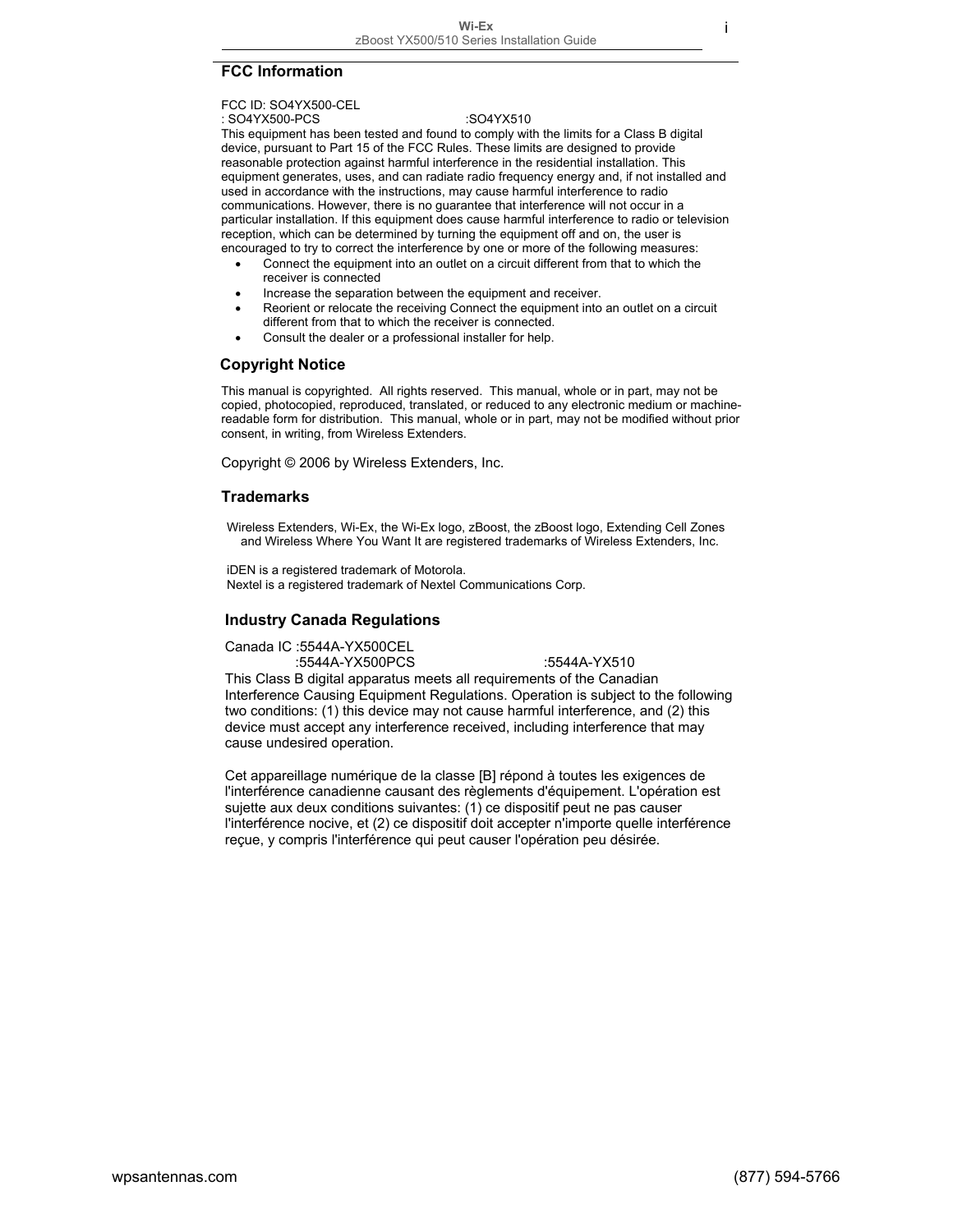# **Read First Before Installing Your zBoost Product**

Before unpacking this box, verify that your phone operates on the frequency band supported by this product.

- The YX500-CEL will enhance your in-building coverage for local provider networks operating at the 800MHz (Cellular) frequency.
- The YX500-PCS will enhance your in-building coverage for local provider networks operating at the 1900MHz (PCS) frequency.
- The YX510-PCS-CEL will work for **both** Cellular and PCS frequencies.
- (NOTE) The YX500 Series is not compatible with iDEN, Nextel, SMR or ESMR frequency services.

#### **To verify that your phone will work in conjunction with the model purchased, please follow these four simple steps:**

- 1) Unpack the Base Unit, Base Unit Antenna and power supply only.
- 2) Connect the Base Unit Antenna and the power supply to Base Unit and plug it into an outlet. The green power light will illuminate.
- 3) Bring the unit to an area where there is enough signal to place a call (using an extension cord may be necessary). If the Signal light begins flashing green while placing a call, you can proceed with the installation of the system. If it flashes red, move your phone further away from the Base Unit (typical for GSM) and retry.
- 4) If the Signal light does not flash green, try to place another call with your cell phone directly touching the unit. If the Signal Light still does not flash green, your cell phone may be operating on frequency supported by a different model. Some carriers, such as Cingular and Verizon change frequency depending upon location. Go to www.wirelessadvisor.com or contact Wi-Ex technical support at 1-800-871-1612 for further assistance.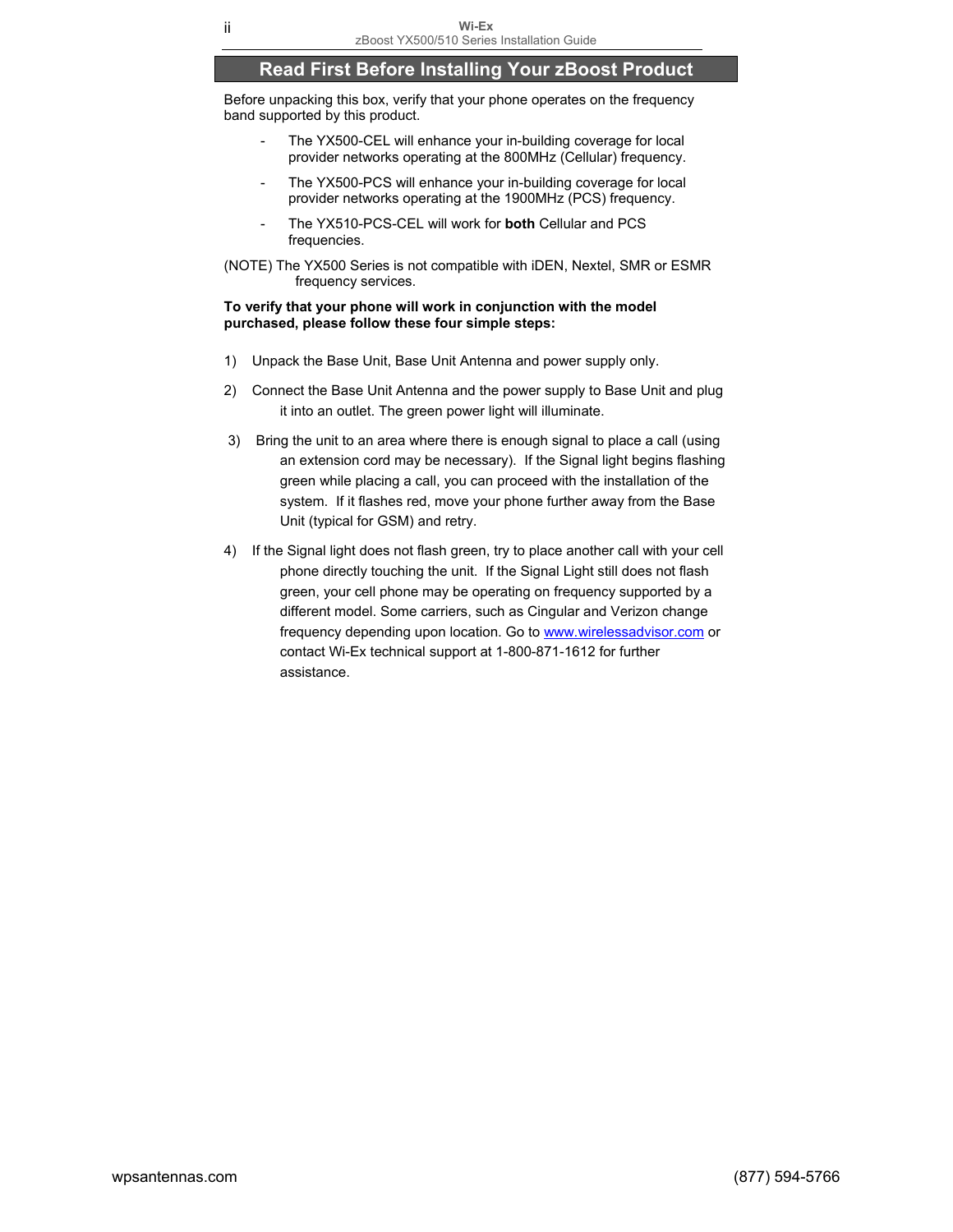# **Safety and Product Warranty Information**

## **Safety Guidelines**

Please adhere to the following safety guidelines during the installation of your Product

- 1) In accordance with FCC requirements of human exposure to radiofrequency fields, the radiating element (antenna) shall be installed such that a minimum separation distance of 8 inches (20cm) is maintained between the radiating element and the user and/or general population.
- 2) If a ladder is required for install, make sure that the ladder feet are on a flat surface and the ladder is securely fixed. It is highly recommended that you have someone assist you while you are on a ladder
- 3) You should always wear proper eye protection when working with power tools.
- 4) Keep all plastic bags away from children to avoid suffocation hazard.
- 5) Before drilling make sure you know the location of existing electrical wiring to avoid contact with the wiring which could cause an electrical shock and severe the wiring.

### **Limited Liability**

In no event shall Wireless Extenders be liable for any direct, indirect, special, punitive, incidental, exemplary or consequential damages, or any damages, whether in an action under contract, negligence, or any other theory, arising out of or in connection with the installation of, use of, inability to use, or performance of the information, services, products, and materials available from this manual. These limitations shall apply notwithstanding any failure of essential purpose of any limited remedy. Because some jurisdictions do not allow limitations on how long an implied warranty last, or the exclusion or limitation of liability for consequential or incidental damages, the above limitations may not apply to you.

## **Customer Support**

If you have any problems with the operation of your product please visit our website http://www.Wi-Ex.com or contact Wi-Ex customer support at 1-800-871-1612 for assistance.



**Warning:** Changes or modifications not expressly approved by Wi-Ex could void the user's authority to operate this equipment and/or void the product warranty.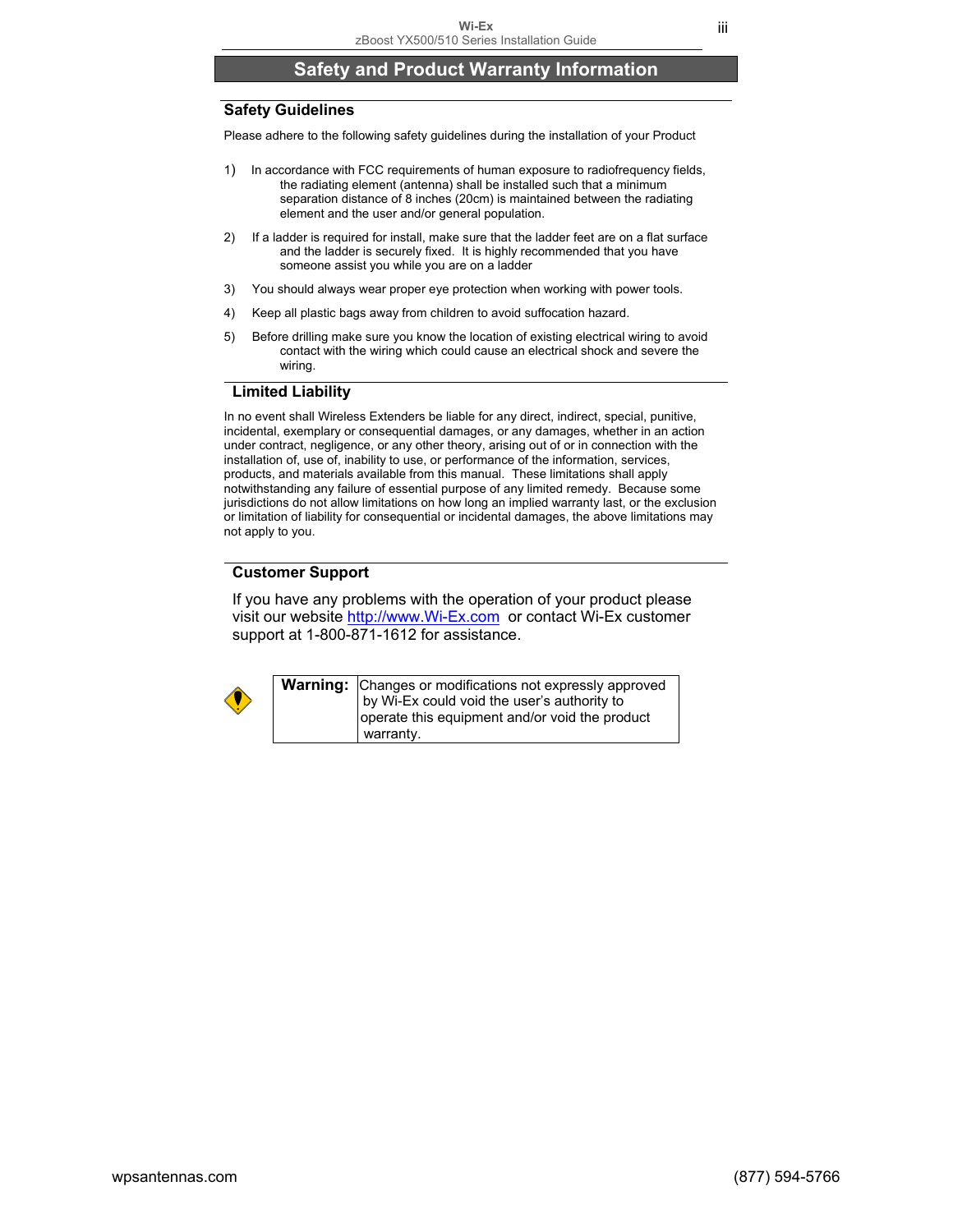# **Outdoor Installation of the Signal Antenna**

## **Grounding the Signal Antenna**

If you decide to install the Signal Antenna outdoors, it must be properly grounded. This will help protect your property against lightning strikes during a lightning storm.

The installation must be in accordance with Article 810 of the National Electric Code (NEC). A listed antenna discharge unit must be provided for the lead-in coaxial cable per NEC article 8.10.20 or the shield of the coaxial cable must be permanently and effectively grounded in accordance with NEC article 8.10.21. Please consult a professional installer or electrician for more information. Additional instructions and hardware are also available in the Wi-Ex Outdoor Installation and Grounding Kit (Part# YX012).

## **Securing Cable With a Drip Loop**

If you install the Signal Antenna outdoors, create a drip loop with the coaxial cable at the point where the cable enters the building through an outside wall. This can be done by twisting and securing the cable into a loop (no less than 4" across) near the entry point. This will help prevent moisture from gathering at entry point and leaking into the building. Consult a professional installer if you need more information. Additional instructions are also available in the Wi-Ex Outdoor Installation and Grounding Kit (Part # YX012).

## **Pre-installation Guidelines**

Outdoor installation is preferred when a home is In an area of weak outdoor signal area (generally 1 to 2 bars as indicated on the cell phone).

Avoid any drilling or nailing directly into the roof. This could allow water to leak into your home and cause damage.

Choosing to mount the antenna into fascia will not compromise your roof and places the antenna higher above ground level.

| 0 | Note: | The zBoost YX500/510 Series is fully<br>automatic. The Install, Signal, and Power<br>lights on the Base Unit are not buttons.<br>There are no buttons to press on the<br><b>Base Unit.</b> |
|---|-------|--------------------------------------------------------------------------------------------------------------------------------------------------------------------------------------------|
|---|-------|--------------------------------------------------------------------------------------------------------------------------------------------------------------------------------------------|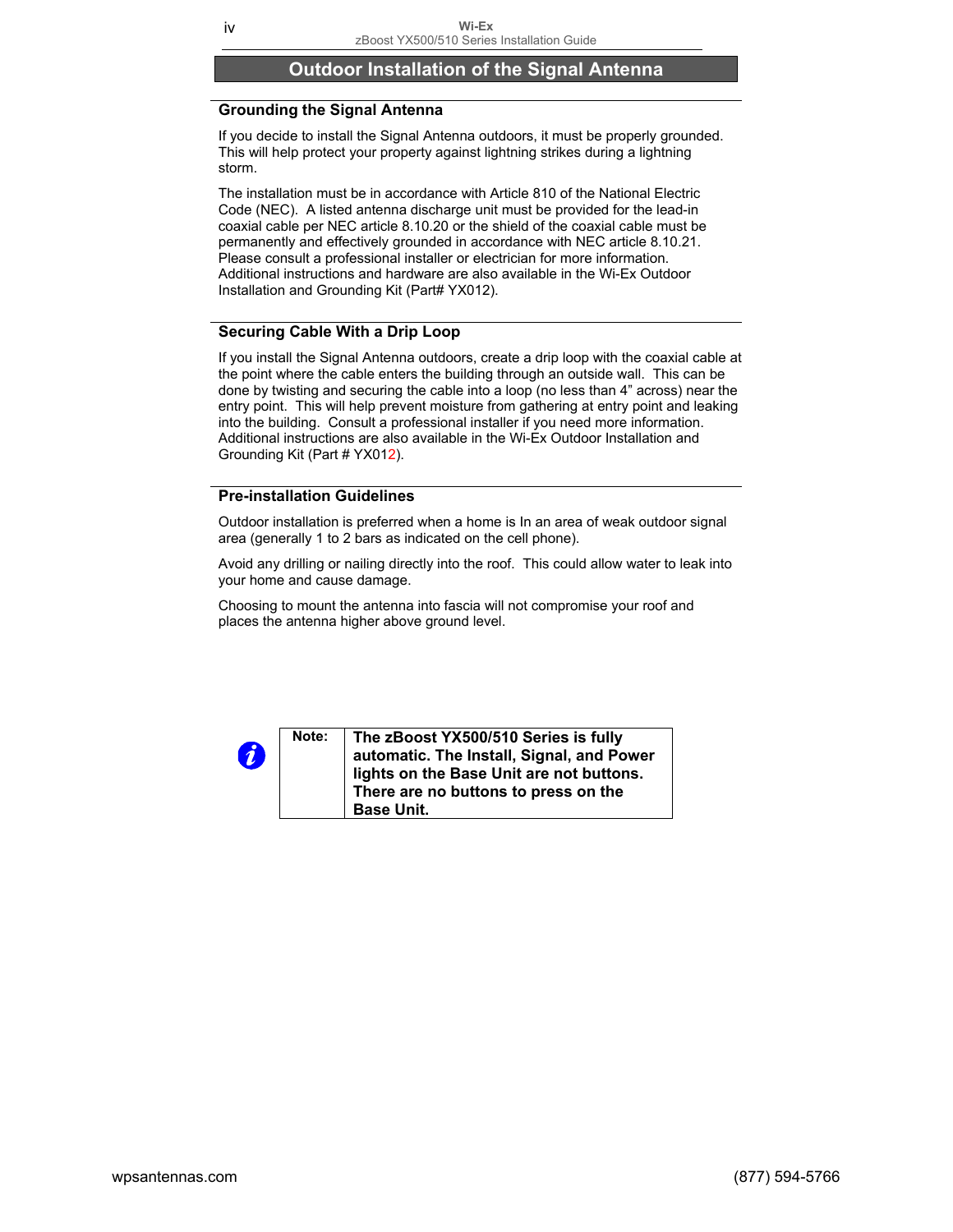| Wi-Ex<br>zBoost YX500/510 Series Installation Guide               | 1   |
|-------------------------------------------------------------------|-----|
| Read First Before Installing Your zBoost YX500/510 Series Product | ii. |
| Safety and Product Warranty Information                           | Ш   |
| <b>Safety Guidelines</b>                                          | Ш   |
| Limited Liability                                                 | iii |
| <b>Customer Support</b>                                           | iіі |
| Outdoor Installation of the Signal Antenna                        | iv  |
| Grounding the Signal Antenna                                      | İV  |
| Securing Cable with a Drip Loop                                   | iv  |
| Package Contents                                                  | 2   |
| Accessories - To improve your coverage                            | 4   |
| zBoost YX500/510 Series Product Overview                          | 5   |
| Why Indoor Signals Can be Weak                                    | 5   |
| Preparing to Install the zBoost YX500/510 Series                  | 6   |
| Check Signal Strength                                             | 6   |
| Determine the Needed Coverage Area                                | 6   |
| Location of Signal Antenna and Base Unit Antenna                  | 7   |
| <b>Additional Cable Requirements</b>                              | 7   |
| <b>Power Requirements</b>                                         | 7   |
| Installation Tools Needed                                         | 8   |
| Installing Your zBoost                                            | 8   |
| Installing the Signal Antenna                                     | 8   |
| Running the Coaxial Cable to the Base Unit                        | 11  |
| Installing the Base Unit                                          | 12  |
| Confirm that the zBoost YX500/510 Series is Working Properly      | 14  |
| Improving Your Coverage Area                                      | 15  |
| Troubleshooting the zBoost YX500/510 Series System                | 15  |
| YX500-CEL Technical Specifications                                | 16  |
| YX500-PCS Technical Specifications                                | 16  |
| YX510-PCS-CEL Technical Specifications (Dual Band Unit)           | 17  |
| <b>Frequently Asked Questions</b>                                 | 18  |
| Warranty Information                                              | 21  |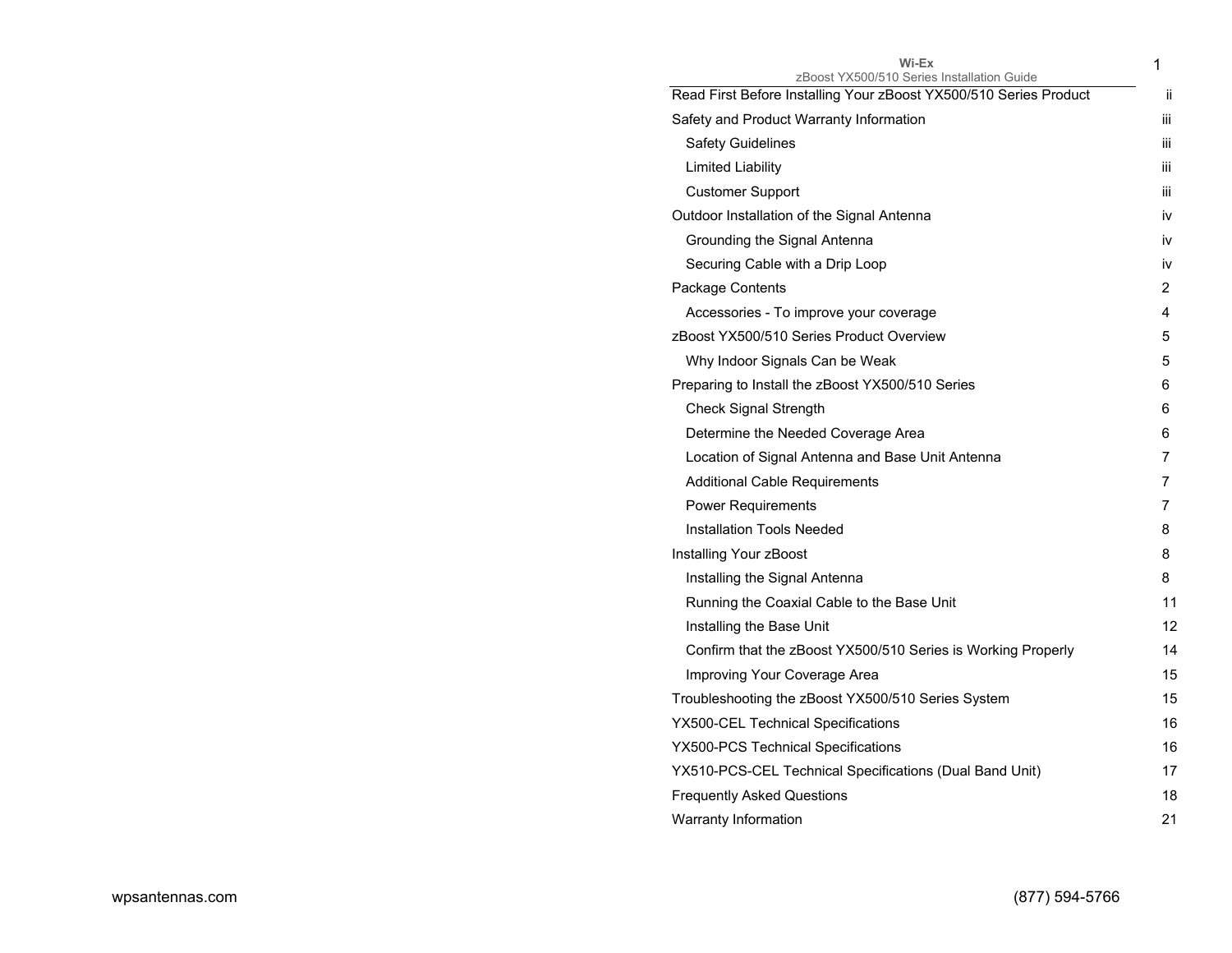**Wi-Ex**  zBoost YX500/510 Series Installation Guide

# **Package Contents**

Before you begin, make sure all of the following parts came with your kit:

|                 |                | <b>Quantity</b> | Part#                                                         | <b>Description</b>                                                                                                                                                     |
|-----------------|----------------|-----------------|---------------------------------------------------------------|------------------------------------------------------------------------------------------------------------------------------------------------------------------------|
|                 | $\mathbf{1}$   | 1               | DMAN-0003<br><b>DMAN-0009</b>                                 | Before Unpacking Sheet (PCS only)<br>Installation Tips (CEL only)                                                                                                      |
|                 | $\overline{2}$ | $\mathbf{1}$    | DMAN-0013                                                     | Installation Tips (CEL and Dual Band only)                                                                                                                             |
|                 | 3              | $\mathbf{1}$    | DMAN-0016                                                     | <b>Installation Overview Poster</b>                                                                                                                                    |
|                 | 4              | $\mathbf{1}$    | DMAN-0015                                                     | YX500/510 Series Installation Guide                                                                                                                                    |
|                 | 5              | 1               | APRD-0003<br>APRD-0009<br>APRD-0001<br>APRD-0008<br>APRD-0007 | YX500-CEL Base Unit (800Mhz)<br>YX510-CEL Base Unit (800Mhz)<br>YX500-PCS Base Unit (1900MHz)<br>YX510-PCS Base Unit (1900MHz)<br>YX510-PCS-CEL Base Unit (Dual Band.) |
|                 | 6              | 1               | CPSP-0003<br>CPSP-0004                                        | Base Unit Power Supply YX500<br>Base Unit Power Supply YX510                                                                                                           |
|                 | $\overline{7}$ | 4               | CHDW-0007                                                     | Base Unit rubber feet                                                                                                                                                  |
|                 | 8              | $\mathbf{1}$    | <b>FHSG-0004</b>                                              | <b>Base Unit Bracket</b>                                                                                                                                               |
|                 | 9              | 1               | CANT-0010<br><b>CANT-0002</b><br>CANT-0016                    | 2dBi YX500-CEL Base Antenna<br>2dBi YX500-PCS Base Antenna<br>0dBi YX510- PCS-CEL Base Antenna<br>(CANT-0016 maybe included for all models<br>listed above)            |
|                 | 10             | 1               | CANT-0016<br><b>CANT-0001</b><br>CANT-0015                    | 3dBi YX500-CEL Signal Antenna<br>3dBi YX500-PCS Signal Antenna<br>3dBi YX510-PCS-CEL Signal Antenna<br>(CANT-0015 maybe included for all models<br>listed above)       |
|                 | 11             | $\mathbf{1}$    | CHDW-0008                                                     | Signal Antenna mounting bracket                                                                                                                                        |
|                 | 12             | $\mathbf{1}$    | CCBL-0003<br><b>CCBL-0001</b>                                 | 50' white, DBS coaxial cable (CEL or Dual Band)<br>35' white, DBS coaxial cable (PCS)                                                                                  |
|                 | 13             | $\overline{2}$  | CHDW-0001                                                     | Self-tapping #6 x 7/8" Philips Screw                                                                                                                                   |
|                 | 14             | $\overline{2}$  | CHDW-0002                                                     | Self-tapping #6 Sheet Rock Anchor                                                                                                                                      |
| wpsantennas.com | 15             | $\overline{c}$  | CHDW-0005                                                     | Wood Screw #6 x 1" Philips<br>(877) 594-5766                                                                                                                           |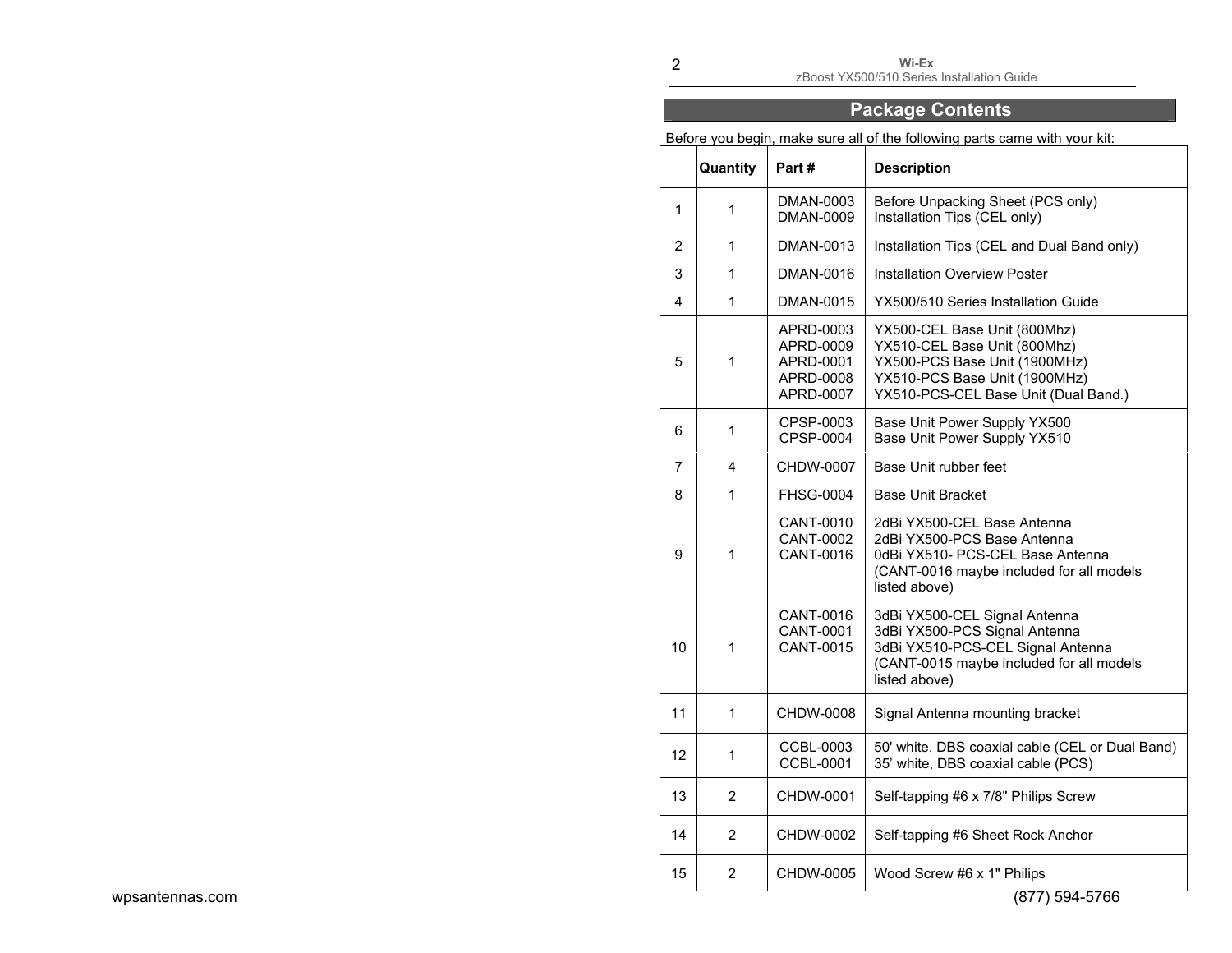# **Figure 1 – Package Contents**



**\***Note: The satellite coaxial cable provided for YX500-PCS is 50'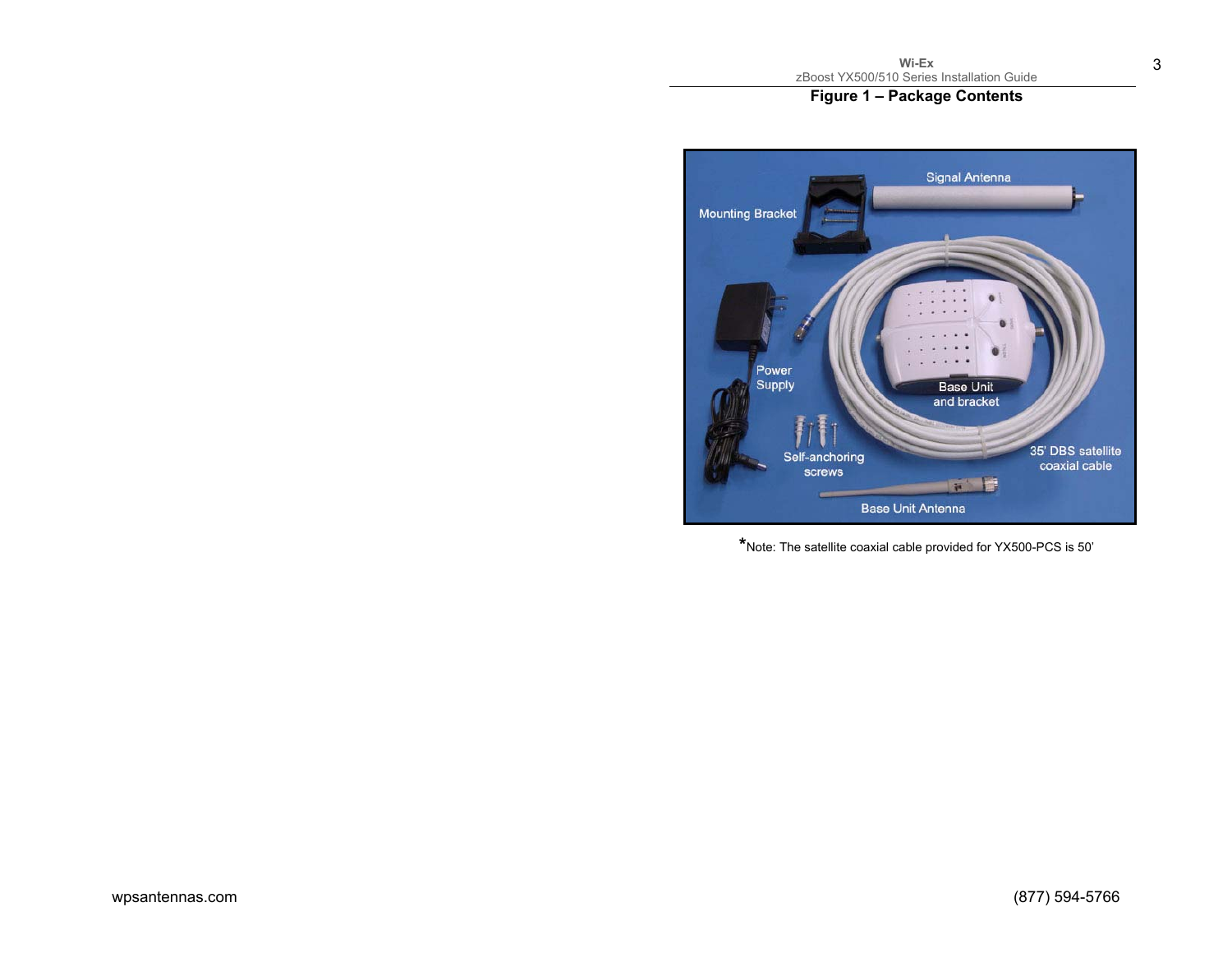# **Accessories to Improve Your Coverage**

The following accessories are also available to improve signal reception and provide increased coverage in your home or office or to improve installation. Please see our website for more accessories.

To order, call 1-800-871-1612 or visit, www.Wi-Ex.com.

| Part#                           | <b>Description</b>                                                                                                                                   |
|---------------------------------|------------------------------------------------------------------------------------------------------------------------------------------------------|
| YX012                           | Outdoor Installation and Grounding Kit                                                                                                               |
| YX013                           | Wall mounting bracket for the YX023                                                                                                                  |
| <b>YX022-CEL</b>                | 6 dBi Outdoor Omni Signal Antenna upgrade for zBoost<br>YX500/510 Series CFL                                                                         |
| <b>YX023-PCS</b>                | 13 dBi Outdoor Directional Signal Antenna upgrade for<br>zBoost YX500/510 Series PCS                                                                 |
| YX024-PCS                       | 7 dBi Indoor Directional Base Unit Antenna upgrade for<br>zBoost YX500/510 Series PCS                                                                |
| <b>YX025-CEL</b>                | 7 dBi Outdoor Directional Signal Antenna upgrade for<br>zBoost YX500/510 Series CEL                                                                  |
| <b>YX026-CEL</b>                | 11 dBi Outdoor Directional Signal Antenna upgrade for<br>zBoost YX500/510 Series CEL                                                                 |
| <b>YX027-PCS-</b><br><b>CEL</b> | Indoor Dual Band Directional Base Unit Antenna upgrade<br>(works with all models)<br>6 dBi gain for CEL, 9 dBi gain for PCS                          |
| <b>YX028-PCS-</b><br>CEL        | Indoor Dual Band Directional Signal Antenna upgrade - for<br>indoor window installations where outdoor mounting of signal<br>antenna is not possible |
| YX030-15W                       | 15 ft. Outdoor coax extension cable, white, low-loss RG-6                                                                                            |
| YX030-35W                       | 35 ft. Outdoor coax extension cable, white, low-loss RG-6                                                                                            |
| YX031-10W<br>YX030-08W          | 10 ft. Base Unit antenna extension cable, white, low-loss<br>8" white window entry flat cable                                                        |
| <b>YX050-PCS-</b><br>CEL        | Indoor Dual Band Omni Ceiling Antenna                                                                                                                |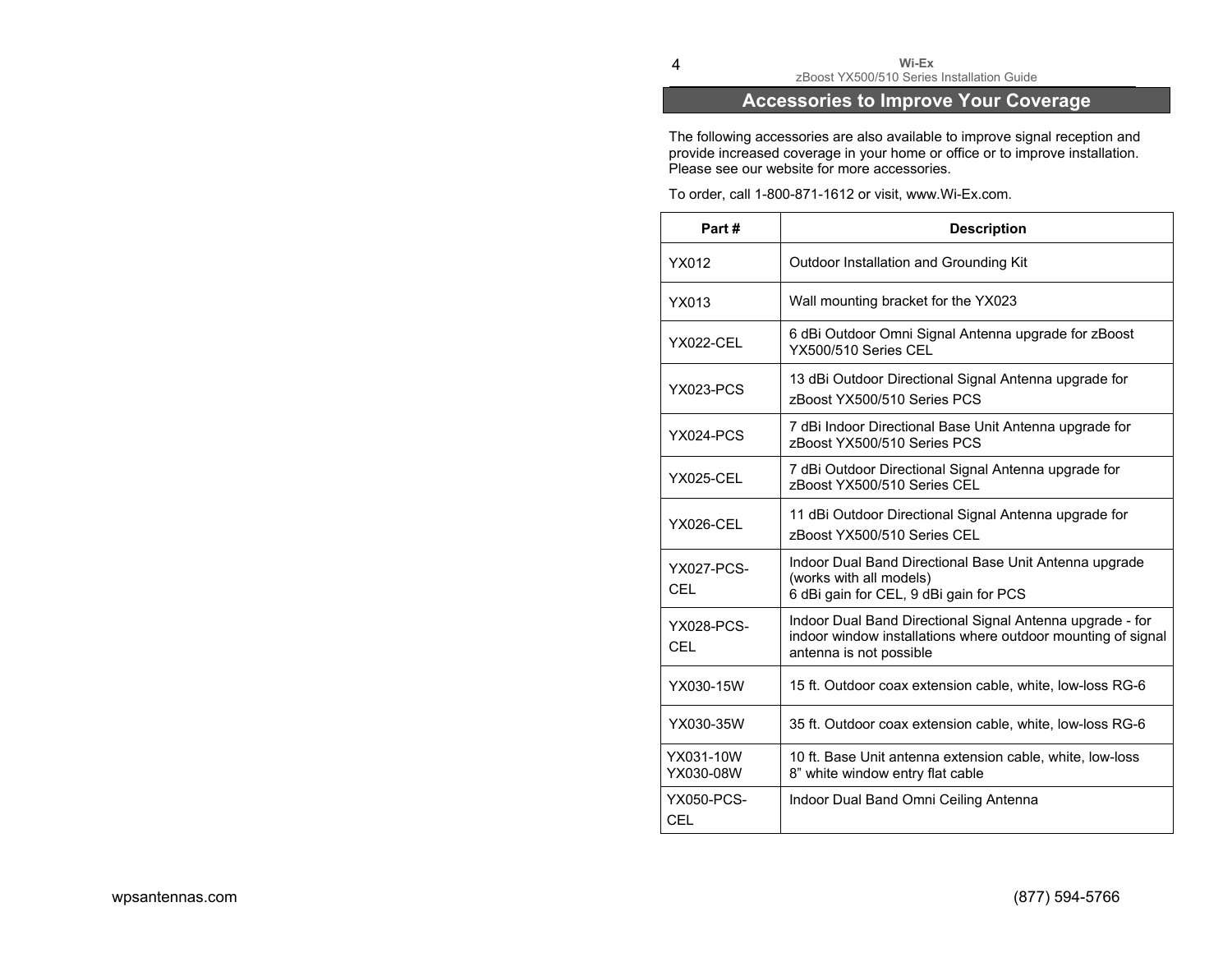## **zBoost Product Overview**

#### **Overview**

Thank you for selecting a Wi-Ex zBoost YX500/510 Series Product. You will now be able to use your cell phone INSIDE your home or office. Gone are the days when you have to go to the window upstairs or walk outside to get enough signal. Like a skylight that brings sunlight into your home, zBoost transports and amplifies the outdoor cellular (800 MHz, or 1900 MHz) signals into your home or office.

By following the easy instructions in this installation guide, you will be Extending Cell Zones™ into your home or office.

## **Why Indoor Signals Can Be Weak**

There are several obstacles that can contribute to the poor reception you receive in your home or office:

### **1) Location of the Cell Phone Tower to Your Home/Office**

While cell phone providers have tried to locate cell phone towers to provide the best overall coverage, local ordinances and terrain features can impose restrictions on where these towers can be placed, limiting the signal strength available at your location.

## **2) Obstructions Caused by Buildings and Terrain**

Cell phone signals can be completely blocked or reflected by buildings, the walls of a building, trees, hills and other terrain features



**Figure 2**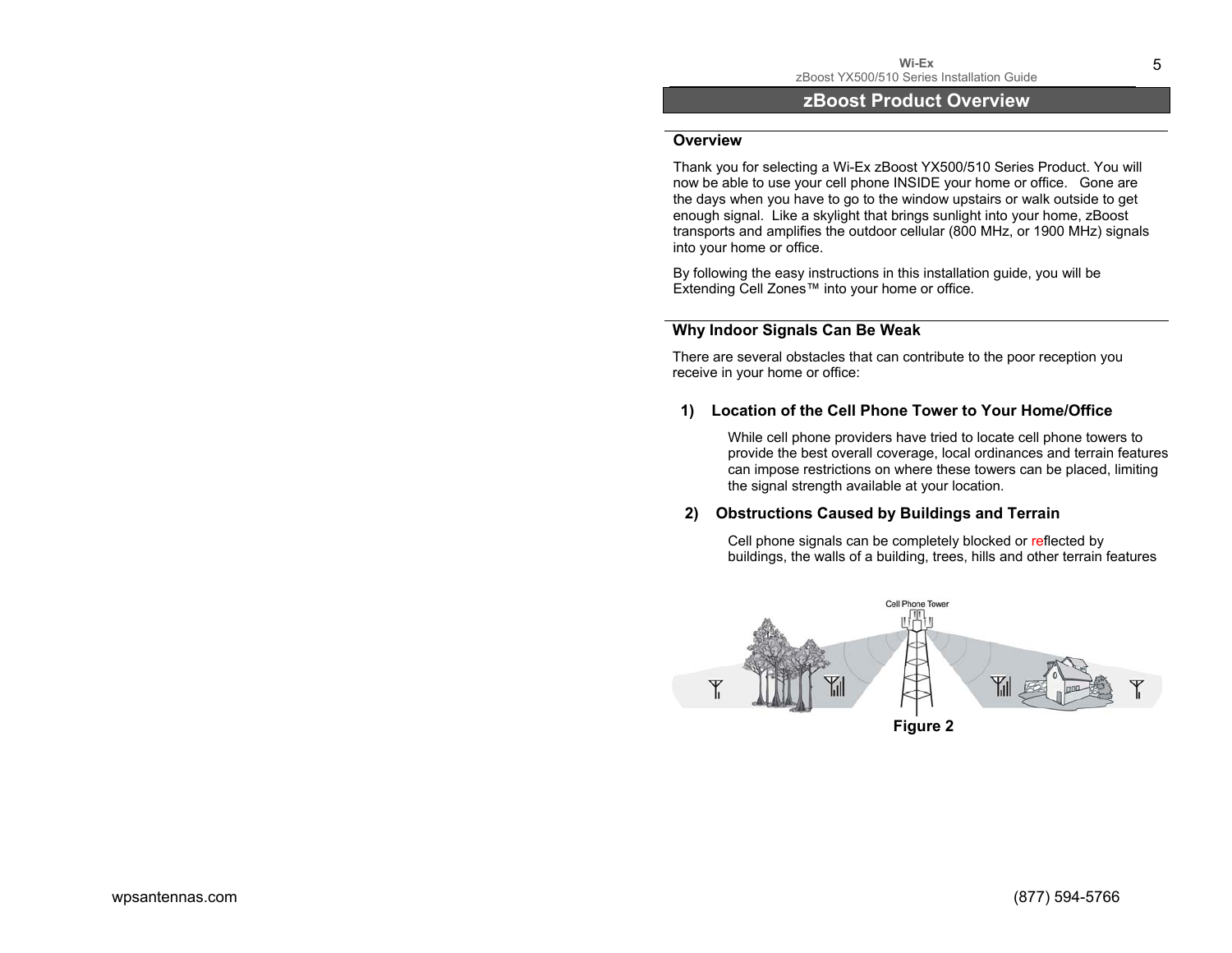**Wi-Ex** zBoost YX500/510 Series Installation Guide

# **Preparing to Install zBoost**

## **Check for Signal Strength**

Before installing zBoost in your home, make sure that you can place calls on the outside of your home or in the attic or at roof level where you will install the signal antenna. The zBoost Series can only bring cell phone signals into your home if cell phone signals are reaching the outside of your home, your attic or at roof level.

Using your cell phone, place a call from an outdoor location to confirm that enough signal is present to complete the call. If a weak signal is available at ground level, check the signal strength in an attic or roof level location where the signal antenna could be installed for best performance.

If you can reliably make and receive calls outside your home, then zBoost can bring the signal into your home.

If only one signal bar is displayed on your cell phone, indoor coverage will be limited to one small room. We recommend installing the Signal Antenna outside and/or purchasing a Wi-Ex upgrade Signal Antenna (see Optional Accessories on page 4).



## **Important Note on Using Signal Bars to Determine Coverage Area**

Cell phone signal bars are approximate and vary for each model of phone. The number of bars can fluctuate widely, depending on the exact location of the phone, position or angle of the phone, weather, etc. Most cell phone signal meters update every 6 to 10 seconds. An increase of only one bar typically indicates a 4x to 10x signal increase.

THE BEST INDICATOR OF COVERAGE AREA IS YOUR ABILITY TO RELIABLY PLACE AND RECEIVE CALLS.

### **Determine the Needed Coverage Area**

Identify the location in your home/office where you need signal coverage the most. The YX500/510 Series can cover approximately 2500 square feet (coverage varies based on outdoor signal level, building construction, and general installation care). Walls, ceilings or floors will reduce the coverage area.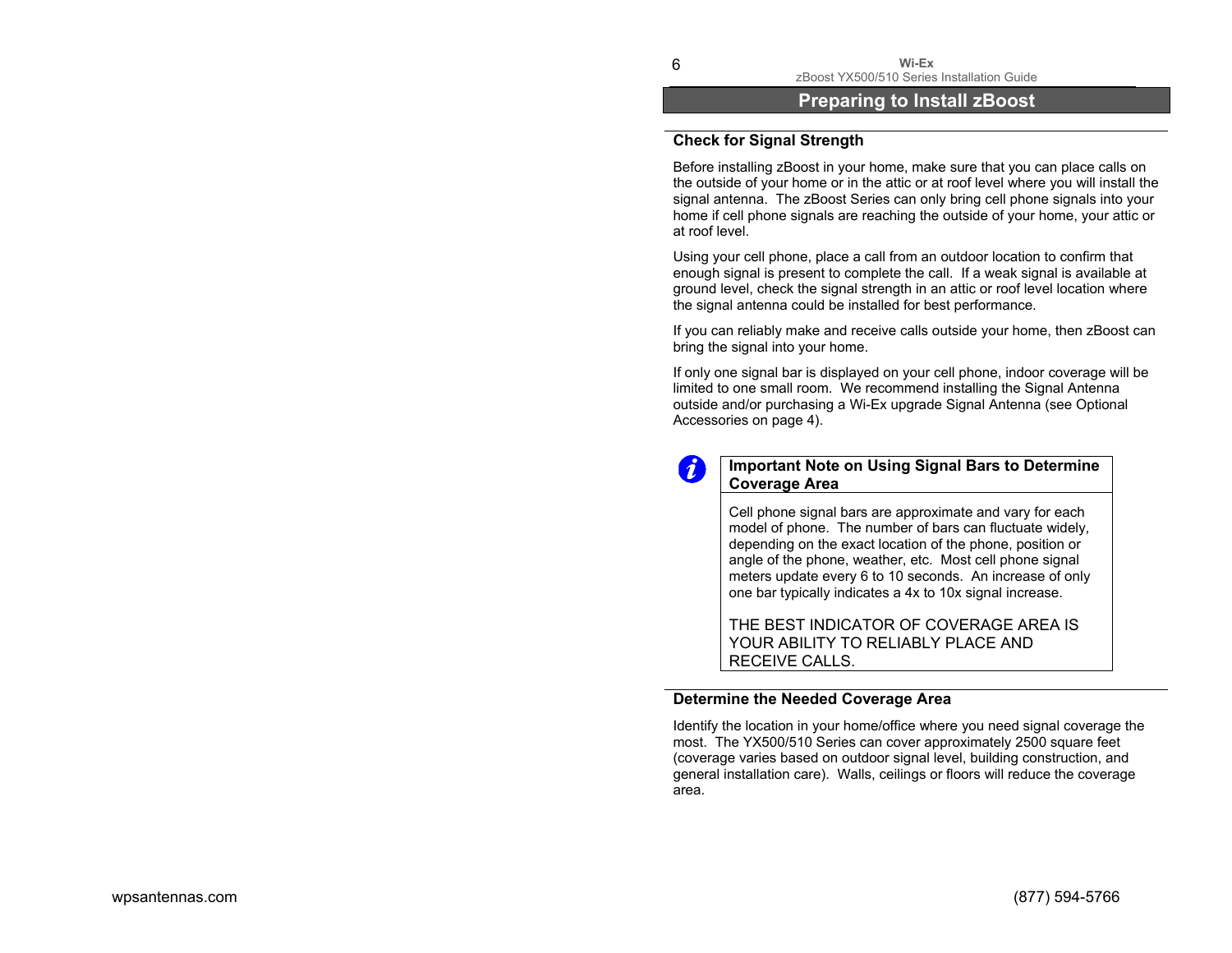7

# **Figure 3 – zBoost Base Unit Coverage**



## **Location of Signal Antenna and Base Unit Antenna**

It is recommended that the Signal Antenna and Base Unit Antenna have approximately 15 feet of vertical separation. If the antennas are too close together, the Install light on the Base Unit will be lit or flash red indicating a problem (See Troubleshooting section). Place the Signal Antenna as high as possible to capture the best signal.

## **Additional Cable Requirements**

If the distance between the Signal Antenna and the Base Unit exceeds 35 feet (YX500-PCS) or 50 feet (YX500-CEL or YX510-PCS-CEL), you will need to purchase additional coaxial cable. You must use RG-6 coaxial cable and F connectors which are rated for outdoor satellite TV use and can be found at many home improvement and electronic stores.

For the best performance, purchase Wi-Ex RG-6 low-loss extension cables from our website or your retailer (see page 4). The total cable length should not exceed 70 ft unless you also purchase an upgraded signal antenna (page 4). A longer cable is helpful only if it allows you to place the signal antenna in a location where you measure stronger signal.

## **Power Requirements**

 The Base Unit can be plugged into a standard 2-prong 110 VAC receptacle using the included power supply. The power supply consumes less than 10W (less than 0.2A).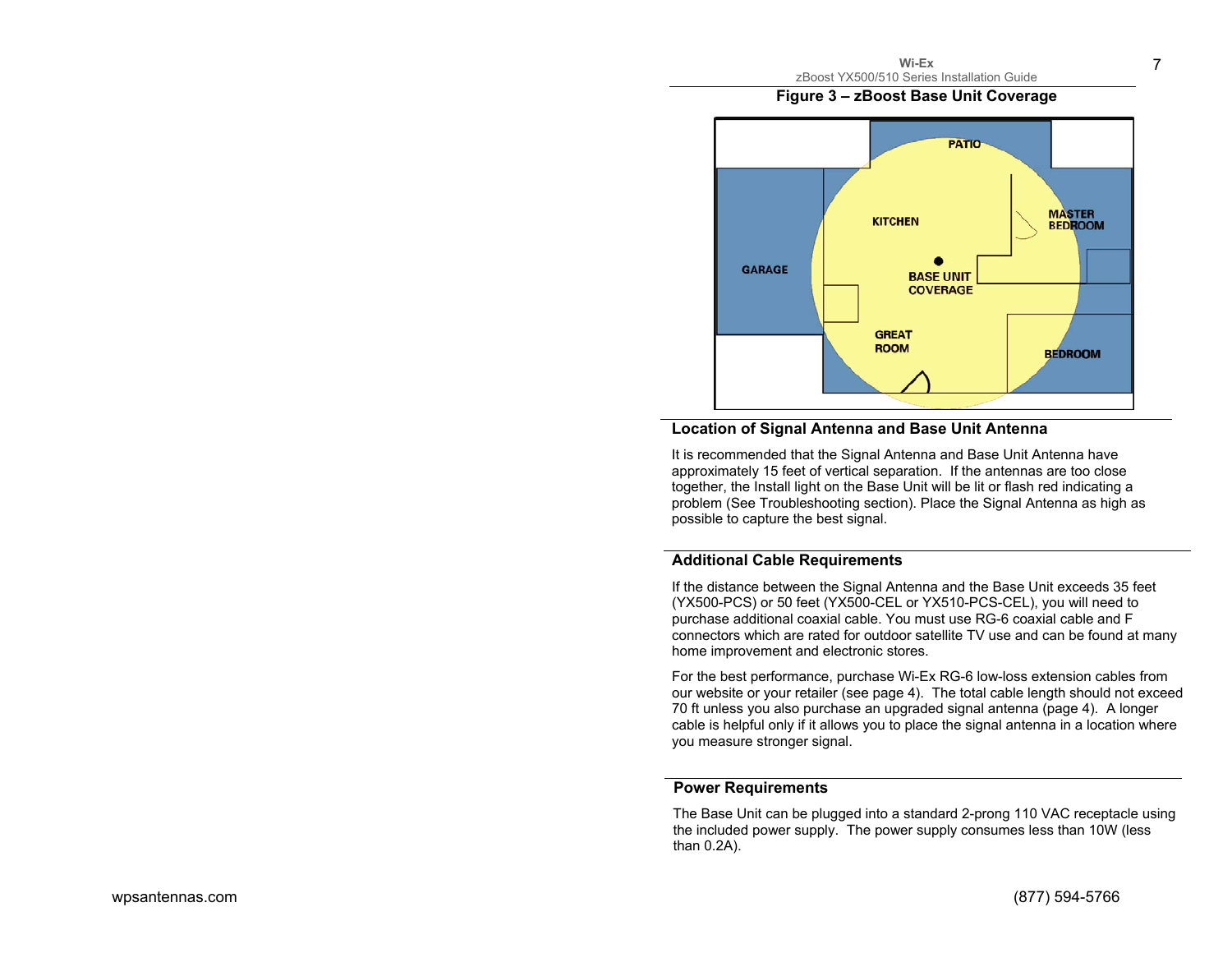

Warning: The zBoost YX500/510 Series base unit MUST only be used with the provided power adaptor. Use of other power adaptors will void the warranty and may damage the unit. Use of other equipment is not FCC approved.

### **Installation Tools Needed**

The following tools are needed to install zBoost:

- #2 Philips screwdriver
- Cellular phone operating in the band supported by your zBoost unit
- Drill (may be required for outdoor or attic antenna installations)

# **Installing Your zBoost**

## **Installing the Signal Antenna**

Choosing the best location for installation of the Signal Antenna provides the best performance and the largest area of improved signal. Determine the location which provides the strongest signal using the signal strength indicator on your cell phone. Find the location which provides the most bars of signal strength and locate the Signal Antenna at that location.

*Choose one of the following 3 options for installing the Signal Antenna:* 

Easiest Installation: Inside of a window

Locate a window where you get signal.

- 1. Mount the Signal Antenna above the window
- 2. Place the Base Unit across the room (15 feet away) where you want to create a Cell Zone™.
- 3. Attach the coaxial cable to the signal antenna.
- 4. Attach the coaxial cable, which should already be attached to the Signal Antenna, to the Base Unit.
- 5. Attach the Antenna to the Base Unit and position the antenna vertically.
- 6. Set the Base Unit on a furniture piece.
- 7. Attach the Power Supply to the Base Unit and plug the power supply into an outlet. See the Troubleshooting section if a Red light lights up.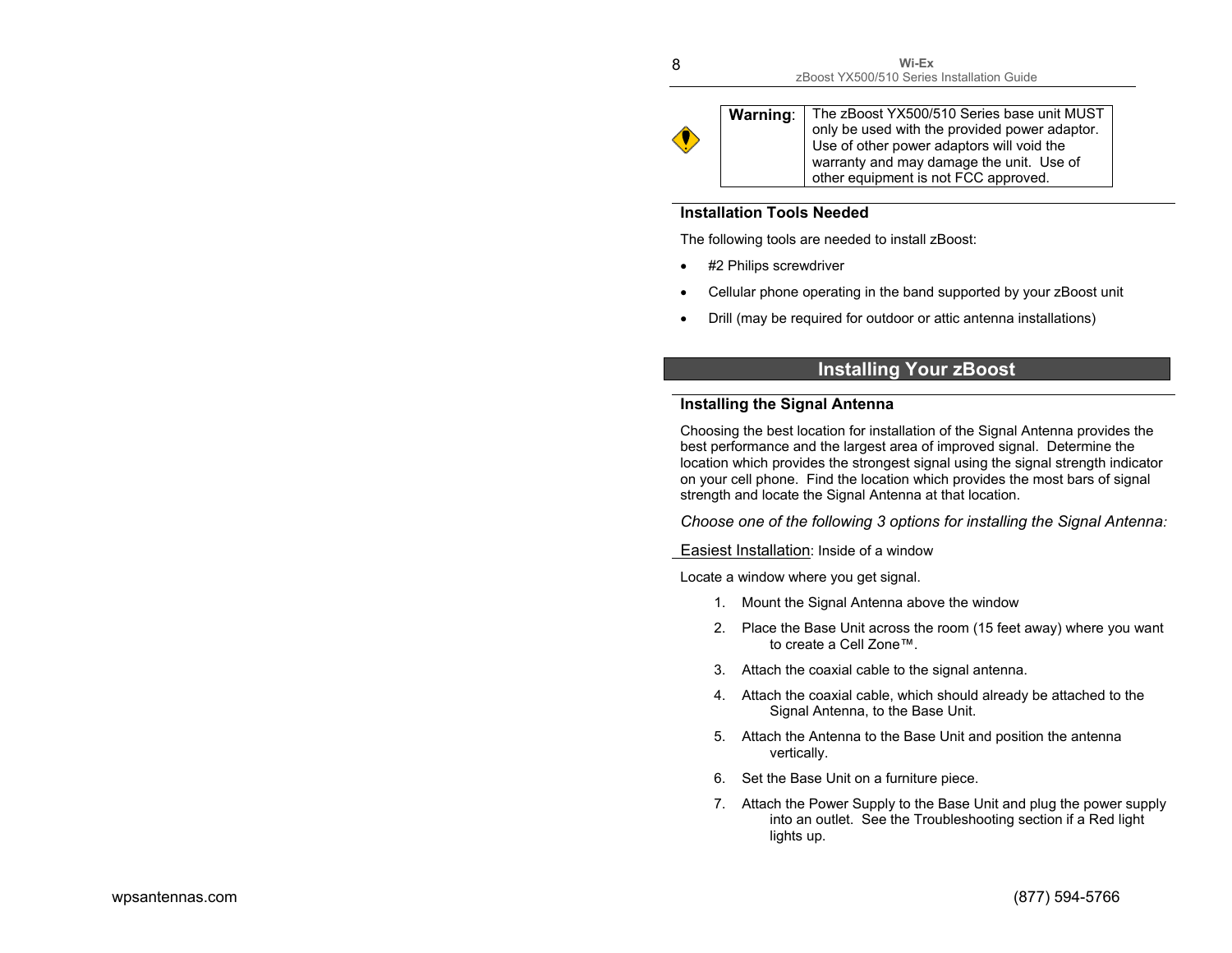#### Better Performance: Outside of a window

Locate a window where you get signal.

- 1. Mount the Signal Antenna outside of the window
- 2. Place the Base Unit across the room (15 feet away) where you want to create a Cell Zone™.
- 3. Attach the coax cable to the Signal Antenna.
- 4. Run the coax cable from the Signal Antenna through the window to the Base Unit using a window entry kit (optional).
- 5. Attach the Antenna to the Base Unit and position the antenna vertically.
- 6. Set the Base Unit on a furniture piece.
- 7. Attach the Power Supply to the Base Unit and plug the power supply into an outlet. See the Troubleshooting section if a Red light lights up.

#### **Best Performance**: Attic/Outdoor Installation

The following instructions are recommended for the best reception.



**Warning:** Avoid placing antenna near metal such as wiring, A/C ducts, truss plates, etc. When attaching the cable to the antenna, run the cable straight down from the antenna. Avoid draping the coax near the antenna.

## **Attic Installation**

Once you have confirmed that you have a cell phone signal either outside your home or inside you're attic, you are ready to install the Signal Antenna using the supplied mounting brackets, Signal Antenna, and coaxial cable.

- 1. Identify the best location around your home with the strongest signal for attachment of the antenna mounting bracket (the strongest signal is typically found on the roof). Install the Signal Antenna at the highest possible point in your area. Avoid placing the antenna within 3 feet (1 meter) of metal objects (pipes, metal siding, A/C unit, etc.)
- 2. Attach the mounting bracket so that when the Signal Antenna is attached, it will be positioned vertically.
- 3. Mount the Signal Antenna to the mounting bracket, making sure that the antenna is positioned vertically.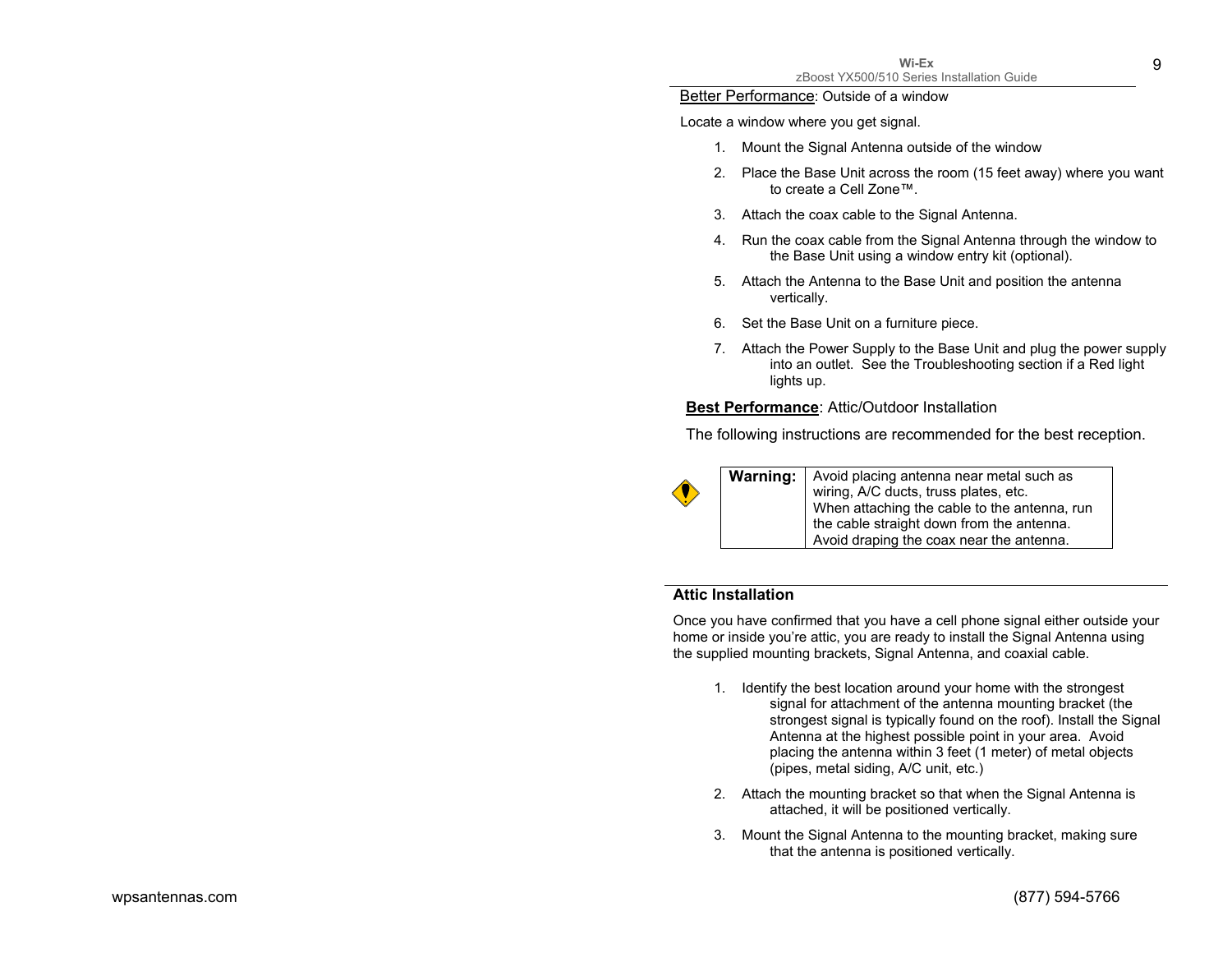4. Unroll the RG6 coaxial cable supplied with your zBoost Series kit removing any loops or kinks and attach to the base of the Signal Antenna.



**Figure 4 – Signal Antenna and Mounting Bracket** 

**Note:** | If you need to adjust the Signal Antenna after securing it to the bracket, insert a small flat-head screwdriver on each side of the bracket bridge. Pushing down on the bridge grips will allow you to slide the bridge off each tab.

# **Mounting Signal Antenna to an Attic Top or Main Beam**

If a cross-beam is not available, the antenna bracket can be mounted to a main beam. Secure the bracket near the top of the Signal Antenna instead of near the base.



**Figure 5 - Mounting Signal Antenna to a Main Beam** 

 $\boldsymbol{\theta}$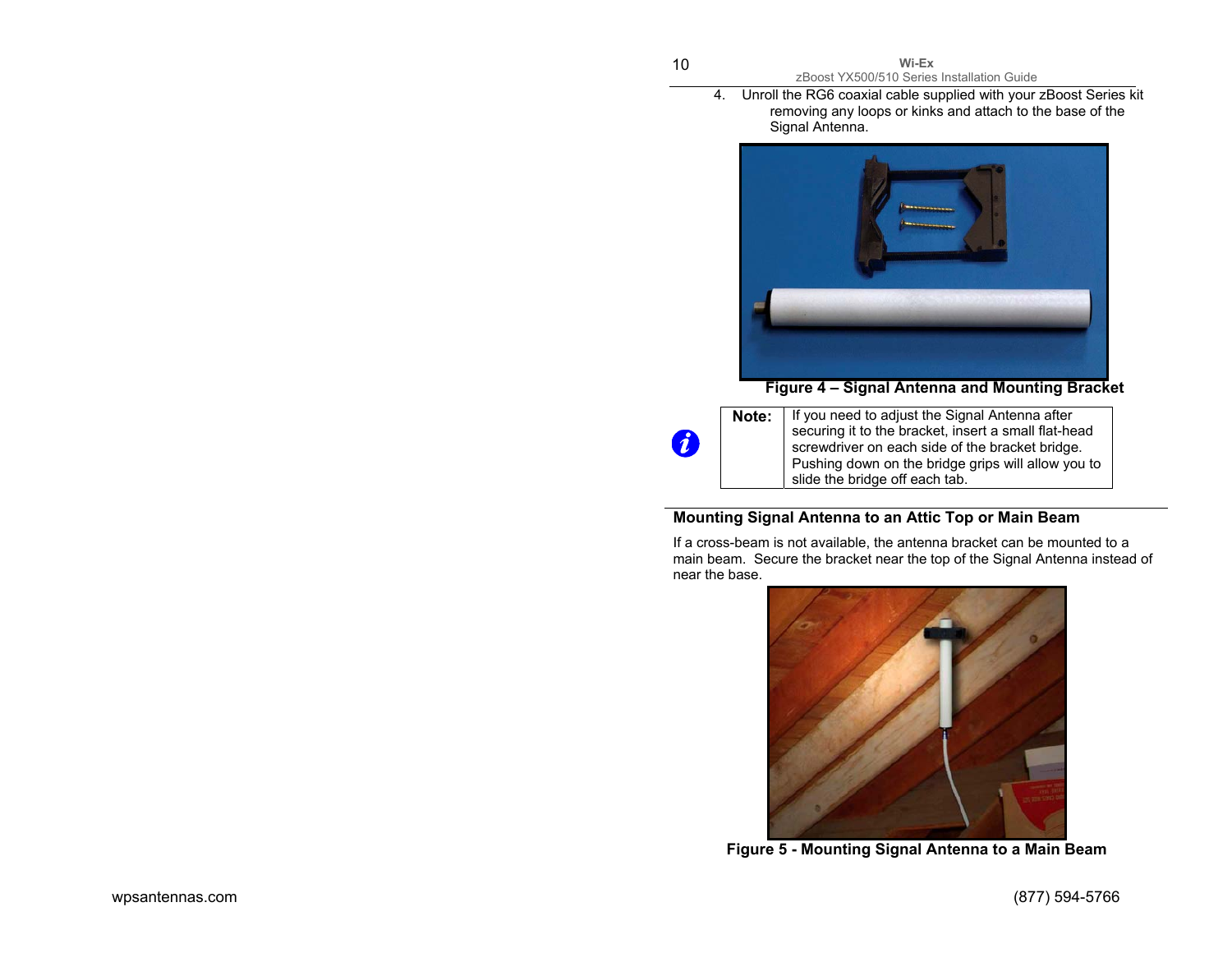11

#### **Running the Coaxial Cable to the Base Unit**

After installing the Signal Antenna and connecting the coaxial cable, run it to the location in your home where you plan to install the Base Unit. It is highly recommended that you refrain from securing your cable, drilling any holes, etc. until you complete and test the installation of the Base Unit.

For example, if you plan to use the Base Unit in the living room of a twostory home, first run the cable from the attic down the stairs to the living room. After the Base Unit is installed and successfully working, find a more direct and permanent route for the cable (e.g., dropping it through the ceiling of a nearby closet).

#### **Additional Cable Requirements**

If the distance between the Signal Antenna and the Base Unit exceeds 35 feet (YX500-PCS) or 50 feet (YX500-CEL or YX510-PCS-CEL), you will need to purchase additional coaxial cable. You must use RG-6 coaxial cable and F connectors which are rated for outdoor satellite TV use and can be found at many home improvement and electronic stores.

For the best performance, purchase Wi-Ex RG-6 low-loss extension cables from our website or your retailer (see page 4). The total cable length should not exceed 70 feet unless you also purchase an upgraded signal antenna (page 4). A longer cable is helpful only if it allows you to place the signal antenna in a location where you measure stronger signal.

**Caution:** Before drilling any holes into a wall to run your cable, make sure you know where existing electrical wiring is located. Drilling into live electrical wiring could cause an electrical shock and sever the wire.

### **Routing the Coaxial Cable Alongside an Attic Pipe**

To simply the effort needed to route the coaxial cable from the Signal Antenna to the Base Unit, Wi-Ex recommends the following procedure:

- 1) Locate a pipe which descends from the attic down to a location in or near the room where signal coverage is desired.
- 2) Tie a weight to a pull string and lower the weight down alongside the pipe.
- 3) In the lower room, tie the pull-string onto one end of the cable.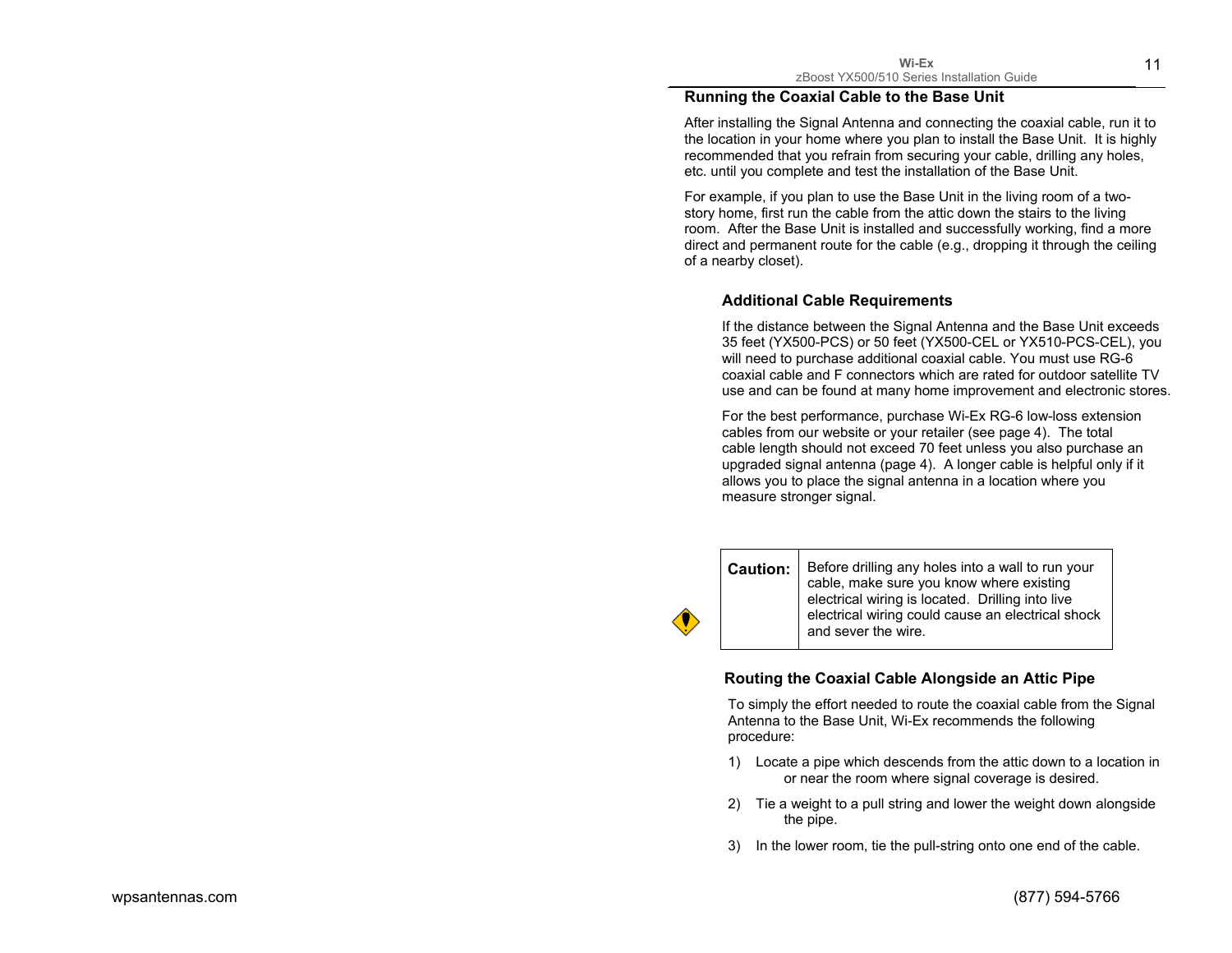| Wi-Ex                                      |  |
|--------------------------------------------|--|
| zBoost YX500/510 Series Installation Guide |  |

- 4) From the attic, gently pull up the string until the coaxial cable can be grasped.
- 5) Connect the coaxial cable to the Signal Antenna.



**Figure 6 - Base Unit with Power Cord and Cable Connectors** 

### **Installing the Base Unit**

For the widest possible signal reception, it recommended that you install the YX500 Series Base Unit near the middle of a room or on an interior wall. This Base Unit uses an omni-directional antenna which delivers the signal in a circular pattern around the antenna. If you decide to install the Base Unit on or near an outside wall, we recommend purchasing a Directional Base Unit Antenna (see page 4). This antenna will focus the signal in toward the rooms.

The Base Unit can either be directly mounted on a wall or set on a furniture piece (e.g., a bookshelf, desk, filing cabinet, end table etc.). The Base Unit performs best when located at least 4 feet above the floor or at about the height of the cell phone when it is typically in use (avoid placing the Base Unit on the floor).

For the best results, avoid placing the Base Unit antenna within 2 feet of other wires or metal objects.

- 1) Attach the coaxial cable, which should already be attached to the Signal Antenna, to the Base Unit
- 2) Attach the antenna to the Base Unit and position it vertically.
- 3) Set the Base Unit on a furniture piece or shelf.

12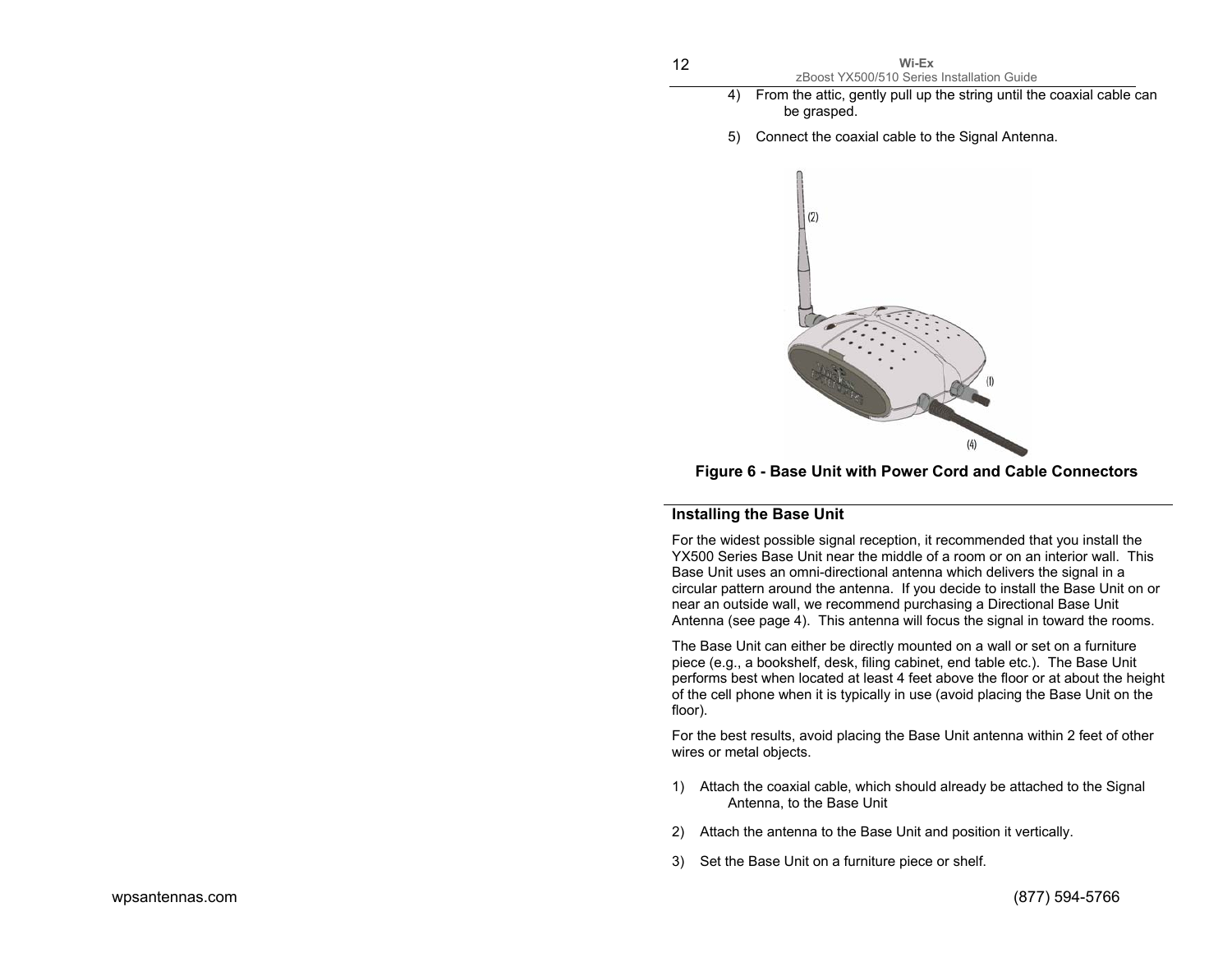4) Attach the power supply to the Base Unit and plug the power supply into an outlet. See the Troubleshooting section if a Red light is lit.

## **Wall Mounting the Base Unit**

The Base Unit can also be easily mounted on a wall using the included mounting bracket hardware. The Base Unit should be a minimum distance of 4-5 feet off from the floor so there is clearance for the Base Unit antenna extension.

Perform the following steps to mount the Base Unit on a wall:

- 1) Remove the mounting bracket from the Base Unit by slightly spreading the tabs on the gray mounting bracket.
- 2) Fasten the mounting bracket to the wall using the self-tapping wall/ceiling anchors
- 3) Attach the coaxial cable from the Signal Antenna to the Base Unit.
- 4) Attach the antenna to the Base Unit.
- 5) Attach the power supply to the Base Unit and plug the power supply into an outlet. See the Troubleshooting section if a Red light illuminates.
- 6) Snap the Base Unit into the mounting bracket.

## **Confirm That Your zBoost is Working Properly**

Perform the following steps to confirm that the unit is now working properly:

1) Unplug the Base Unit power cord.

7

- 2) Turn on your cell phone and check the signal meter.
- 3) Plug the power cord into the Base Unit.
- 4) Hold your cell phone about 5 feet from the Base Unit and then turn it on. Wait up to 1 minute for the cell phone to register the signal coming from the Base Unit.
- 5) If the signal meter shows an improvement, your zBoost unit is working properly.

**Note:** The Signal light may flash green indicating that a call is in progress and zBoost is boosting your signal. In some cases, it may only flash at the beginning of the call. If the Signal light displays either a solid or flashing red move your phone away from the Base Unit and see the troubleshooting section.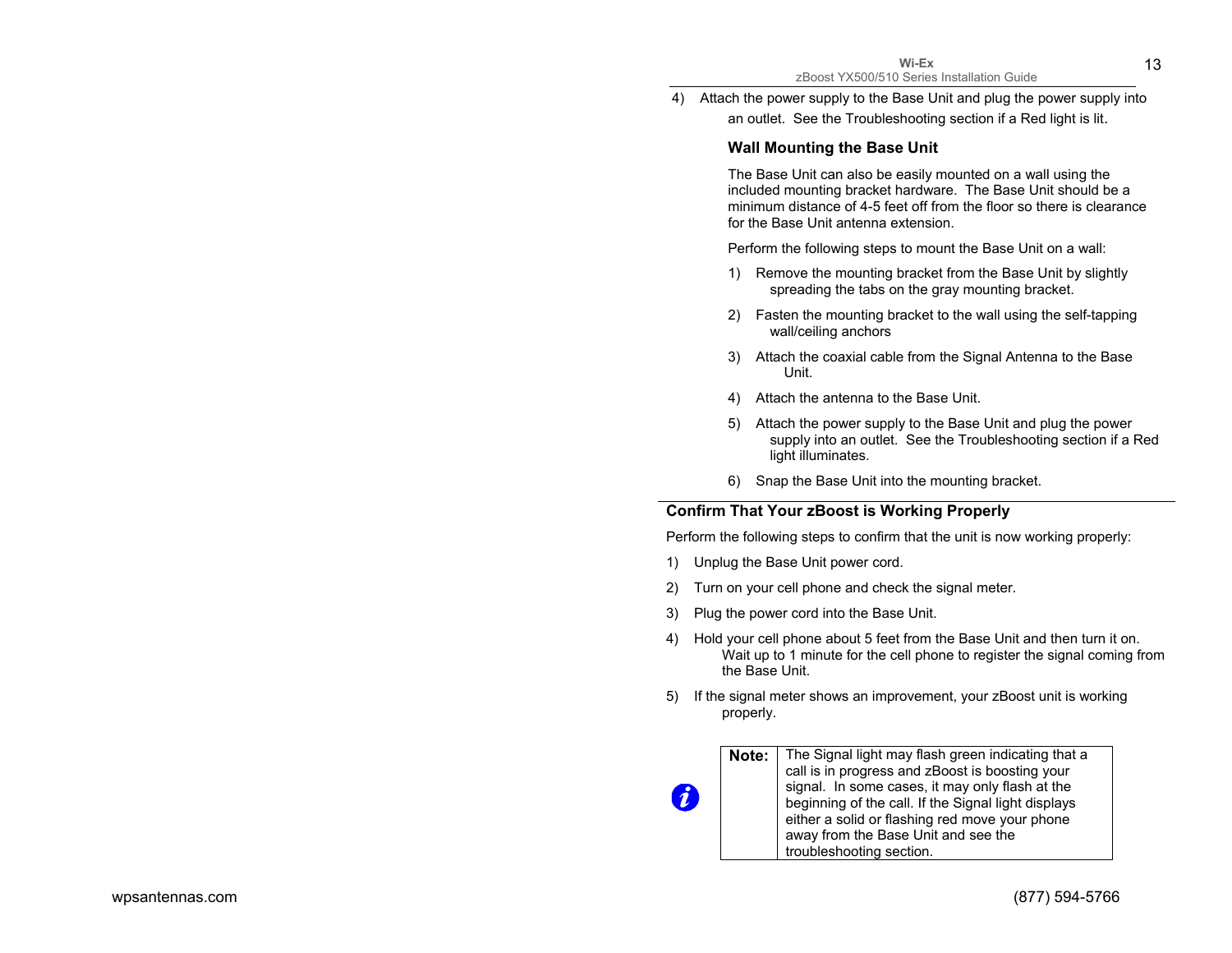## **Improving Your Coverage Area**

With everything connected and the Base Unit plugged in, you should walk throughout the room and see that you are able to reliably place calls.

Remember, coverage varies based on outdoor signal level, building construction, and general installation care. Coverage in adjoining rooms (next to, above, or below) will be reduced due to the walls or the ceiling/floor.

Should you desire to improve coverage, you may:

- 1) Move the Base Unit and/or adjust the angle of the Base Unit antenna.
- 2) Move the Signal Antenna to a higher location in your attic or outside
- 3) Purchase a Signal Antenna Upgrade (see Page 4)
- 4) Purchase a Base Unit Antenna Upgrade (see Page 4).

## **Important Note on Using Signal Bars to Determine Coverage Area**

Cell phone signal bars are approximate and very coarse. The number of bars can fluctuate widely, depending on the exact location of the phone, hand positioning, angle of the phone, weather, etc. Most cell phone signal meters update every 6 to 10 seconds. An increase of only one bar typically indicates a 4x to 10x signal increase.

THE BEST INDICATOR OF COVERAGE AREA IS YOUR ABILITY TO RELIABLY PLACE AND RECEIVE CALLS.

 $\boldsymbol{d}$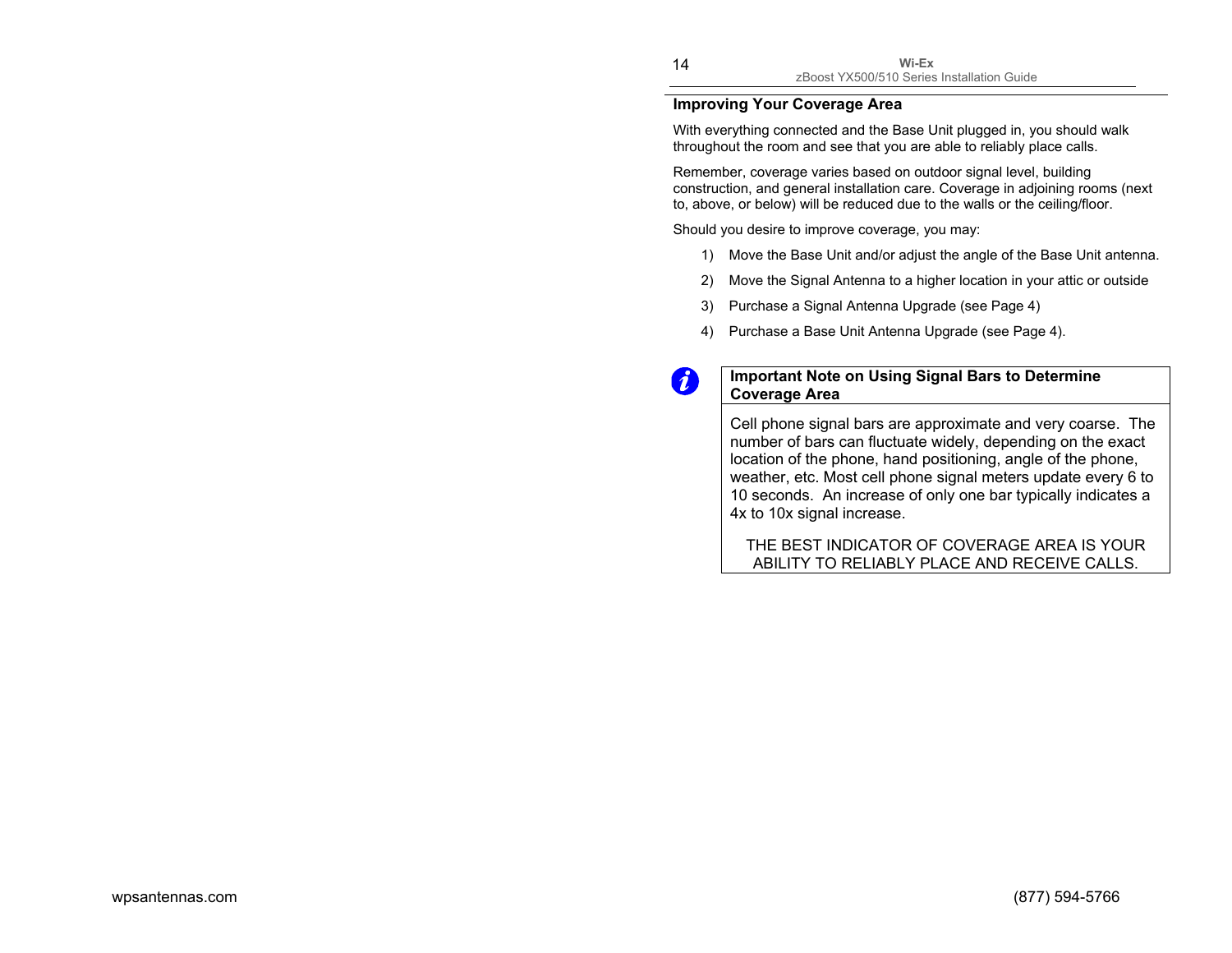# **Troubleshooting Your zBoost System**

# **Base Unit Indicator Operation**

In most cases, problems with zBoost can be diagnosed using the Base Unit's LED indicators. Please note that for YX510, GREEN indicates CEL band operation and AMBER indicates PCS band operation.

| <b>Power</b><br>Light                                | <b>Install</b><br>Light                           | <b>Signal</b><br>Light                                                                      | <b>Condition</b>                                                                                                                                                                                                                                                                                                                                                                           |
|------------------------------------------------------|---------------------------------------------------|---------------------------------------------------------------------------------------------|--------------------------------------------------------------------------------------------------------------------------------------------------------------------------------------------------------------------------------------------------------------------------------------------------------------------------------------------------------------------------------------------|
| Cycle RED<br>and<br><b>GREEN</b> for<br>3 seconds    | Cycle RED<br>and<br><b>GREEN</b> for<br>3 seconds | Cycle RED<br>and<br><b>GREEN</b> for<br>3 seconds                                           | Normal condition at Power Up                                                                                                                                                                                                                                                                                                                                                               |
| Solid<br><b>GREEN</b>                                | Off                                               | Off                                                                                         | Normal condition with no cell call in<br>progress                                                                                                                                                                                                                                                                                                                                          |
| Solid<br>AMBER<br>or<br>Solid<br><b>GREEN</b>        | Off                                               | Flashing or<br>solid<br><b>GREEN or</b><br><b>GREEN</b><br>With<br>flashing<br><b>AMBER</b> | Normal condition indicating that a call is in<br>progress and the system is providing<br>improved coverage. The Signal Light may<br>also flash periodically with no call in<br>progress indicating normal communication<br>between the cell phone and the cell<br>network.                                                                                                                 |
| Flashing<br><b>GREEN</b>                             | Off                                               | Off                                                                                         | Base Unit has detected a software error.<br>Remove power for 5 seconds and<br>reconnect power. If condition still exists,<br>contact Wi-Ex Customer Service.                                                                                                                                                                                                                               |
| Solid<br><b>AMBER</b><br>or<br>Solid<br><b>GREEN</b> | Flashing<br><b>RED</b><br>or<br>Solid RED         | Off                                                                                         | Insufficient distance exists between the<br>Signal Antenna and the Base Unit. Indoor<br>coverage will be reduced. Increase<br>distance between Signal Antenna and Base<br>Unit to achieve maximum performance and<br>coverage. If condition persists after<br>relocating Signal Antenna and/or Base<br>Unit, contact Wi-Ex Customer Support for<br>additional information on Installation. |
| Solid<br><b>AMBER</b><br>or<br>Solid<br><b>GREEN</b> | Solid RED                                         | Solid RFD                                                                                   | Signal received from cell tower is too<br>strong. Relocate Signal Antenna to a<br>different location to reduce received signal.<br>Locating the Signal Antenna at an indoor<br>location such as the attic or to a lower<br>height should reduce the received signal<br>strength. Remove power for 10 seconds<br>and reconnect power to reset error.                                        |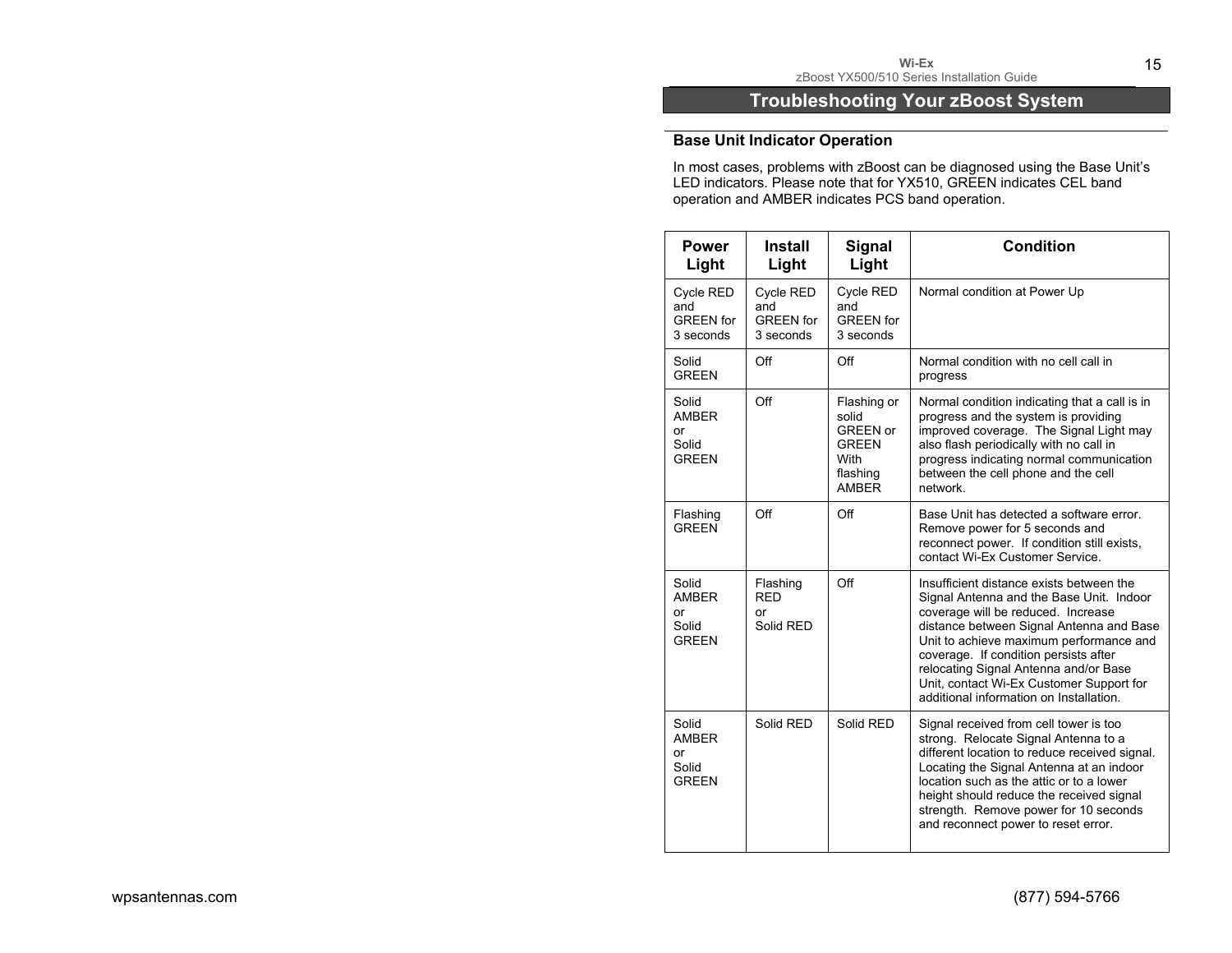16

**Wi-Ex**  zBoost YX500/510 Series Installation Guide

| <b>Power</b><br>Light                               | Install<br>Light | Signal<br>Light        | Condition                                                                                                                                                                                                                                                                                                                                                                       |
|-----------------------------------------------------|------------------|------------------------|---------------------------------------------------------------------------------------------------------------------------------------------------------------------------------------------------------------------------------------------------------------------------------------------------------------------------------------------------------------------------------|
| Flashing<br>AMBER<br>or<br>Flashing<br><b>GREEN</b> | Flashing<br>Red  | Flashing<br><b>RFD</b> | System is receiving signals from either the<br>cell phone or the cell tower which are too<br>strong for proper operation. This may be<br>due to improper installation or operation.<br>Remove power for 10 seconds and<br>reconnect power to reset error. If the error<br>persists, contact Wi-Ex Customer Service<br>for additional information or installation<br>assistance. |

For more troubleshooting tips, visit www.wi-ex.com

# **YX500-CEL Technical Specifications**

| Frequencies         | 824 - 896 MHz (CEL only)              |
|---------------------|---------------------------------------|
| Networks:           | CDMA, GSM, TDMA, AMPS                 |
| Total Signal Gain:  | 56dB (adaptive)                       |
| RF Output Power:    | 1/2 Watt EiRP (with included antenna) |
| Base Unit Weight:   | 12 oz.                                |
| Base Unit Size:     | $5" \times 7" \times 2"$              |
| AC Power Input:     | 100 - 120 VAC 60Hz                    |
| DC Power Output:    | 5VDC, 2.0A                            |
| FCC ID:             | SO4YX500-CEL                          |
| Industry Canada ID: | 5544A-YX500CEL                        |
| Patents pending     |                                       |

# **YX500-PCS Technical Specifications**

| Frequency           | 1850 - 1900 MHz (PCS only)            |
|---------------------|---------------------------------------|
| Networks:           | CDMA, GSM, TDMA                       |
| Total Signal Gain:  | 60dB (adaptive)                       |
| RF Output Power:    | 1/4 Watt EiRP (with included antenna) |
| Base Unit Weight:   | 12 oz.                                |
| Base Unit Size:     | $5" \times 7" \times 2"$              |
| AC Power Input:     | 100 - 120 VAC 60Hz                    |
| DC Power Output:    | 5 VDC, 2.0A                           |
| FCC ID:             | SO4YX500-PCS                          |
| Industry Canada ID: | 5544A-YX500PCS                        |
| Patents pending     |                                       |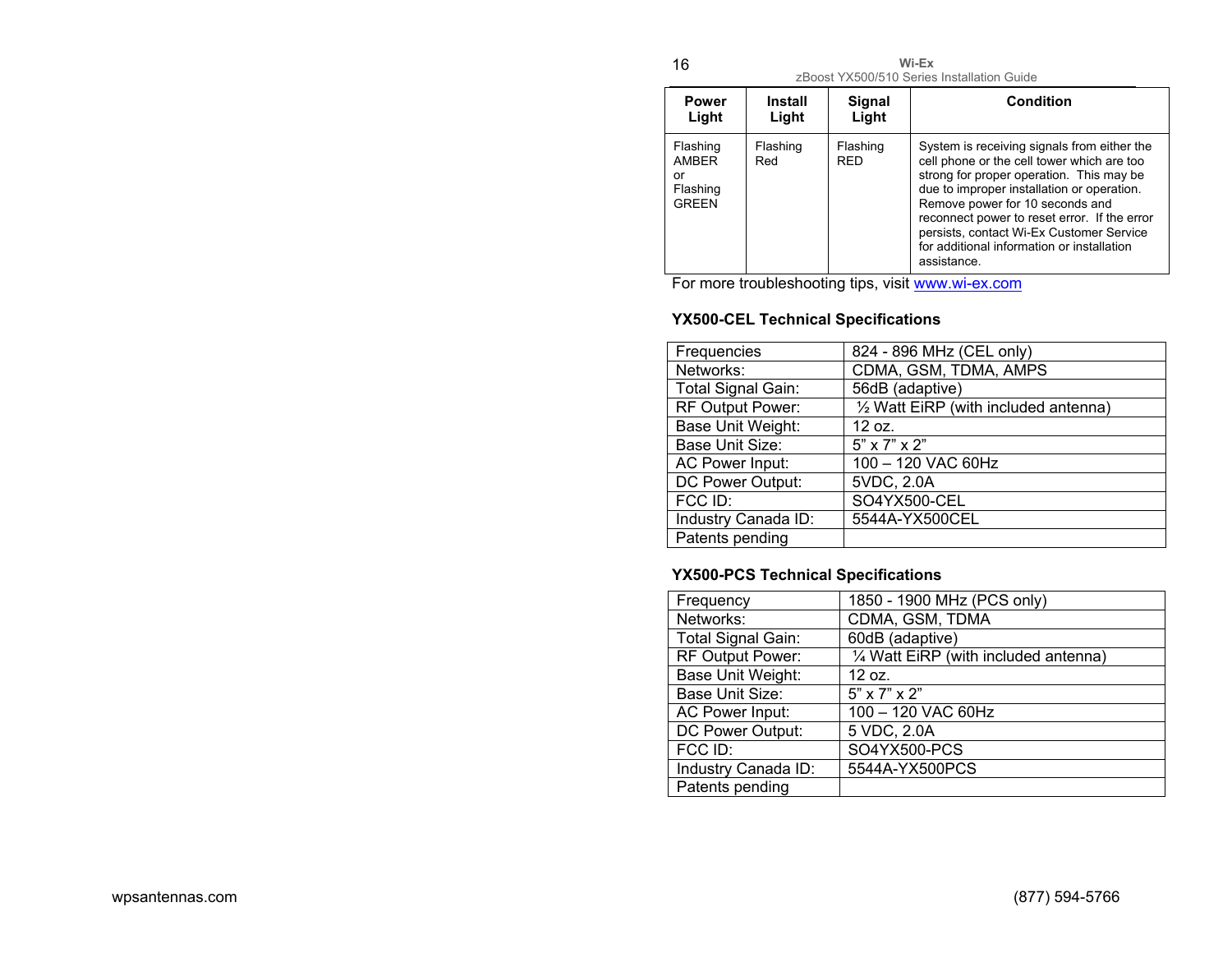| $Wi$ -Ex                                   |  |
|--------------------------------------------|--|
| zBoost YX500/510 Series Installation Guide |  |

17

# **YX510-PCS-CEL Technical Specifications (Dual Band Unit)**

| Frequency           | 824 - 896 MHz                         |
|---------------------|---------------------------------------|
|                     | 1850 - 1900 MHz                       |
| Networks:           | CDMA, GSM, EDGE, TDMA, AMPS, EV-DO    |
| Total Signal Gain:  | 55 dB CEL, 62 PCS dB (Adaptive)       |
| RF Output Power:    | 1/2 Watt EiRP (with included antenna) |
| Base Unit Weight:   | 15 oz.                                |
| Base Unit Size:     | $5" \times 7" \times 2"$              |
| AC Power Input:     | 100 - 240 VAC, 47 - 63Hz              |
| DC Power Output:    | 3.6 VDC, 2.0 A                        |
| FCC ID:             | SO4YX510                              |
| Industry Canada ID: | 5544A-YX510                           |
| Patents pending     |                                       |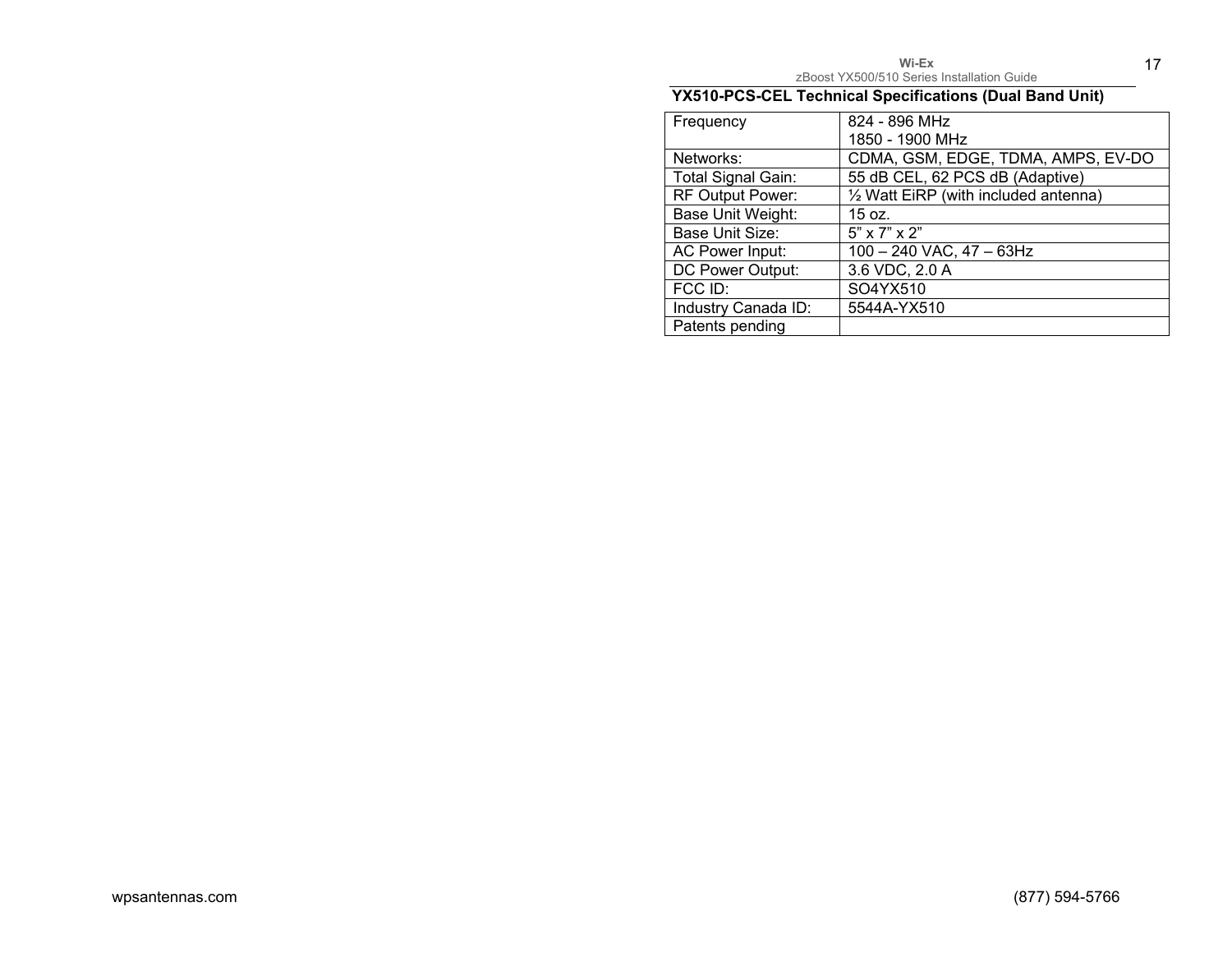zBoost YX500/510 Series Installation Guide

## **Frequently Asked Questions**

**Wi-Ex** 

#### **For more FAQ's, visit our website: www.wi-ex.com**

#### **What can I expect my cell phone signal range and strength to be inside my home or office?**

The closer you are to the base, the stronger the signal. This will vary with different conditions. Some of the conditions that will affect the improved coverage area are signal strength outdoors, the type of walls in the home, the placement of the unit and proximity to cellular towers.

Your expectations should be that your indoor coverage will be improved. You will be able to make calls where you couldn't before. The coverage improvement will depend upon many factors. The intent of the Wi-Ex products are to bring outside coverage inside. If you want an even stronger signal, consider a more powerful signal antenna or an internal directional antenna, available as options in our online shopping cart.

#### **My carrier is Cingular, how do I know which unit to purchase?**

The choice of which unit to purchase is determined by the frequency on which your carrier is operating. However in many areas, carriers operate on both Cellular and PCS frequencies. When this occurs, we find that the YX500-CEL is most often the best choice. Of course, if it happens that your phone is indeed working on the PCS frequencies, we will swap units with you for free.

#### **Where should I put my Wi-Ex base unit to get the best coverage?**

You should install your base unit where you need coverage the most. The Wi-Ex base unit is the component that amplifies the signal inside. The coverage is improved in a circular manner from the base unit. The farther you are away from the base unit, the weaker the signal. The base could be placed in the family room, the basement, an office, a bedroom, a home office or a central location.

Note: if you install the Signal Antenna too close to the Base Unit, the system will shut down (both the Install and Signal lights will blink red). This is a normal condition for this scenario. It just means that you need to ensure that you have sufficient distance between the 2 antennas; otherwise, it will detect feedback or noise and will automatically shut down.

#### **Where is the best place to put my Wi-Ex Signal Antenna?**

The Wi-Ex signal antenna should be placed at the highest point in your house in order to "catch" the strongest signal. This location could be in the attic or on the roof. The placement of the Signal Antenna is very important. It is best to place this in an un-obstructed area. If you install it outside, place it above the roof line in a vertical position. Or, this antenna can be placed in the area around your home that has the greatest signal strength.

Note: if you install the Signal Antenna too close to the Base Unit, the system will shut down (both the Install and Signal lights will blink red). This is a normal condition for this scenario. It just means that you need to ensure that you have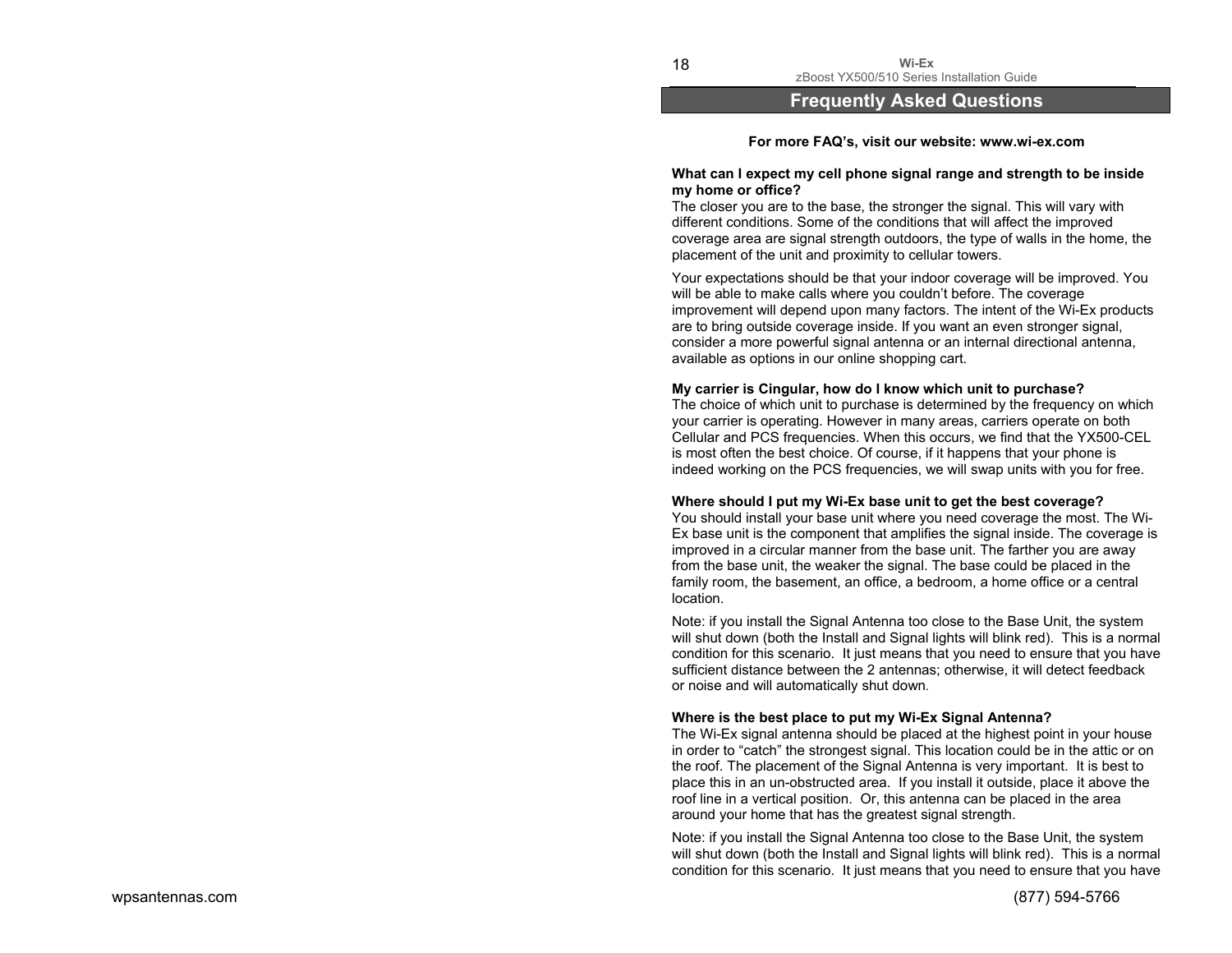proper isolation between the 2 antennas; otherwise, it will detect feedback or noise and will automatically shut down.

#### **Is a cellular phone signal booster the same as a wireless router; will it help my WiFi signal?**

The Wi-Ex unit will not help your WiFi service. This unit is designed to work with wireless PCS and Cellular phones and devices. The WIFI in your home or office uses a different frequency.

#### **Is your product available for international use?**

Our devices currently operate in the in the 800 and 1900MHz frequencies. Some countries outside the US use the same frequencies and the current Wi-Ex models are compatible with these networks. Check the frequencies for a particular country for compatibility. We are developing European and Asian frequencies that should be available before 2008.

#### **Why isn't my cell phone indicating more signal with more bars?**

Our YX500-PCS product has a total gain (antenna to antenna) of 58 dB. The YX500-CEL has 56 dB. You will not observe that gain on your signal meter because of the signal spreading out from the antenna. If your phone has a dB meter, 3dB is a significant increase of 2x, 6dB is 4x, and 10dB is 10x. On a four bar phone, 1 "bar" equals about 10dB.

The increase in signal you will see depends upon:

- 1) The level of signal at the Signal antenna (outdoor),
- 2) The care of the installation (few feet away from metal, adequate antenna separation [15-20 feet vertical recommended]),
- 3) The signal already present inside (related to building losses)
- 4) The distance of your phone/device from the Base Unit (signal spreads or diminishes rapidly with distance.)

#### **How do I know if I need a grounding kit and how do I install it?**

Generally, we recommend grounding kits to those installations in areas that receive lightning storms frequently (i.e. many places of Florida) or in situations where the antenna is placed at a high point above ground. Secondly, the recommended method of grounding your antenna is by attaching the grounding wire to a cold water pipe or a ground rod.

If you intend to purchase a grounding kit, you will need to purchase the YX012. Ordering can be done via our website or by contacting WI-Ex.

#### **My signal light is continually blinking**

What you are witnessing on your unit is completely normal and your unit is functioning within normal parameters. In order for the signal light to flash, all the base station has to do is to receive a signal from any phone. Phones will periodically update themselves to their network. What the base unit is receiving is that update signal. The frequency and duration of the update will vary from phone to phone, and from areas of weak signal, to areas of ideal signal. If this occurs when all cellular phones are off, please call technical support.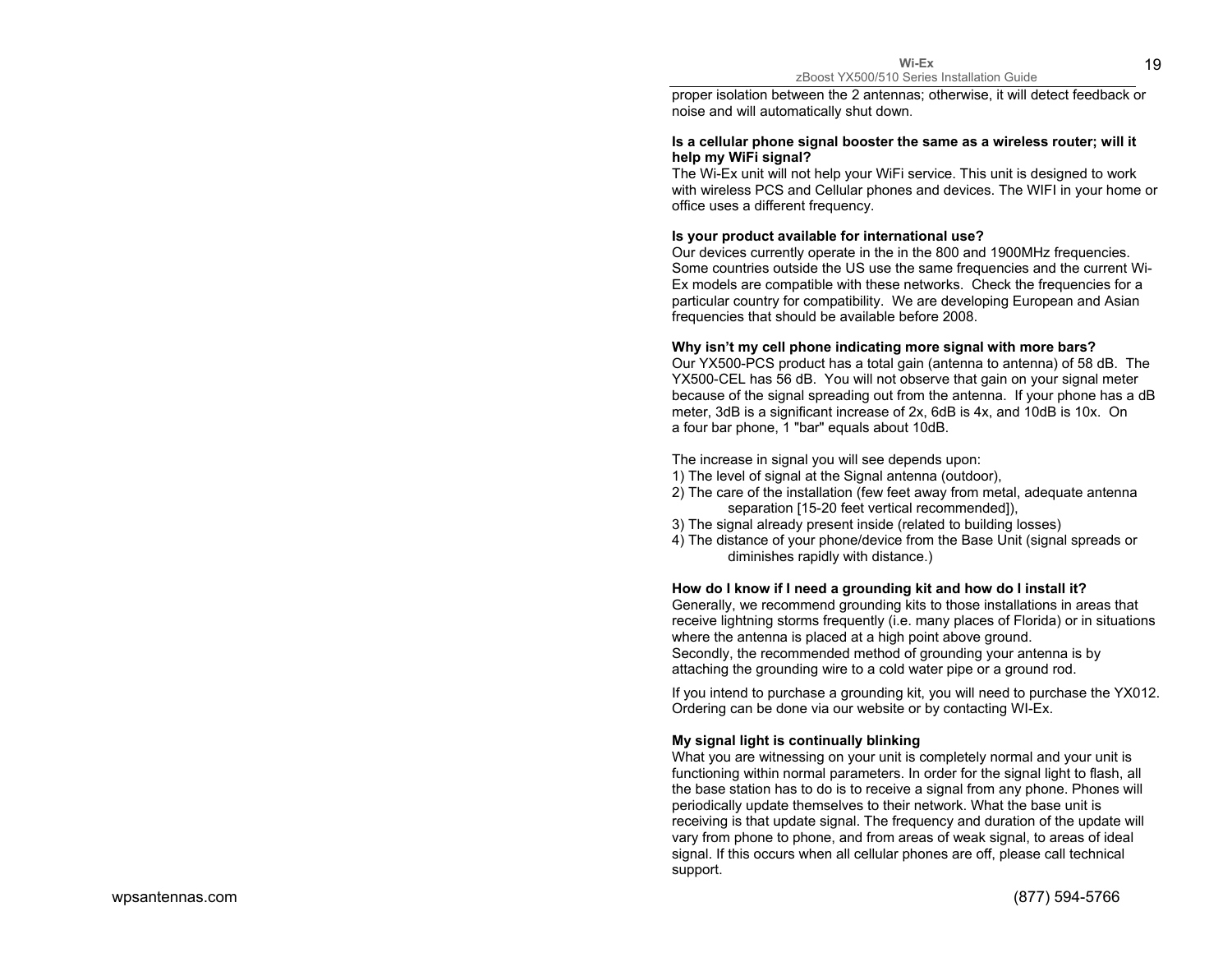**Wi-Ex** zBoost YX500/510 Series Installation Guide

#### **Will you be developing a zBoost that is compatible with my Nextel phone?**

Due to the FCC restructuring of the Nextel and Public Safety frequencies, we have postponed development of the YX500-NEX unit until this transition is completed.

#### **Can I use my existing RG-59 cable to install my unit?**

To answer your question, the cable that is currently in the wall is most likely a cable we refer to as RG-59. It has been a common cable in use for cable TV applications for the last 30 years. The cable we use with our unit is called RG-6. It is most commonly associated with the satellite industry and is used over RG-59 because of the lower signal loss that it provides, and to the extra benefit of an increased run length. We would advise against using the RG-59 in any application with our unit.

#### **There are usually several cell phones in use at one time in my home, will your product boost all of our signals simultaneously?**

The YX500/510 Series is designed to cover multiple signals simultaneously and will allow multiple users to operate at the same time. For example, if there were 8 people in the same room then the system would help each of them.

20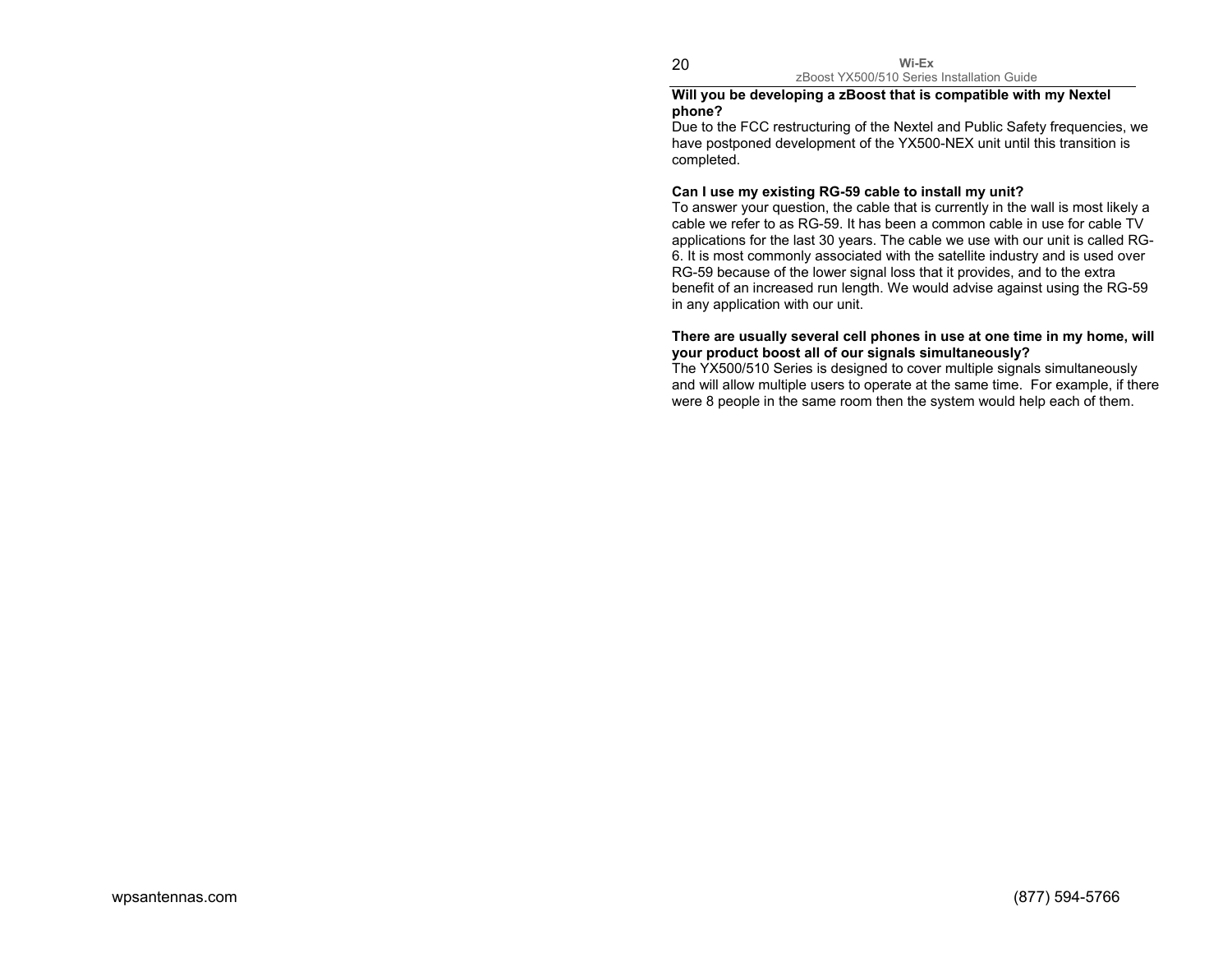### **Limited 1 Year Warranty**

Wi-Ex warrants every Wi-Ex product to be free from defects in material and workmanship under normal use for the warranty period of one year.

### **Who Is Covered?**

You must have proof of purchase to receive warranty service. A sales receipt or other document showing that you purchased the product is considered proof of purchase. This limited warranty extends only to the original consumer purchaser or any person receiving the product as a gift from the original consumer purchaser and to no other purchaser or transferee. This warranty does NOT extend to commercial users.

### **What is Covered?**

Warranty coverage begins the day you purchase the product. For1 year from the original date, at the option of Wi-Ex, the Cell Phone Signal Booster will be repaired or replaced with a new, repaired, refurbished or comparable product (whichever is deemed necessary) if it becomes defective or inoperative. This exchange is done without charge to you for parts and labor. You will be responsible for the cost of shipping to and from the location designated by Wi-Ex. If Wi-Ex cannot reasonably repair or replace the unit then Wi-Ex may, at its sole discretion, refund the price you paid for the product or the price of the unit.

All products, including replacement products, are covered only for the original warranty period. When the warranty on the original product expires, the warranty on the replacement product also expires

### **What is Excluded?**

Your warranty does NOT cover:

- Labor charges for installation or setup of the unit.
- Product replacement because of misuse, accident, lightening damage, unauthorized repair or other cause not within the control of Wi-Ex.
- Incidental or consequential damages resulting from the product. Some states do not allow the exclusion of incidental or consequential damages, so the above exclusion may not apply to you.
- Any modifications or other changes to the product, including but not limited to software or hardware modifications in any way other than as expressly authorized by Wi-Ex will void this limited warranty.
- A product has been modified or adapted to enable it to operate in any country other than the country for which it was designed, manufactured, approved and/or authorized, or repair of products damaged by these modifications.